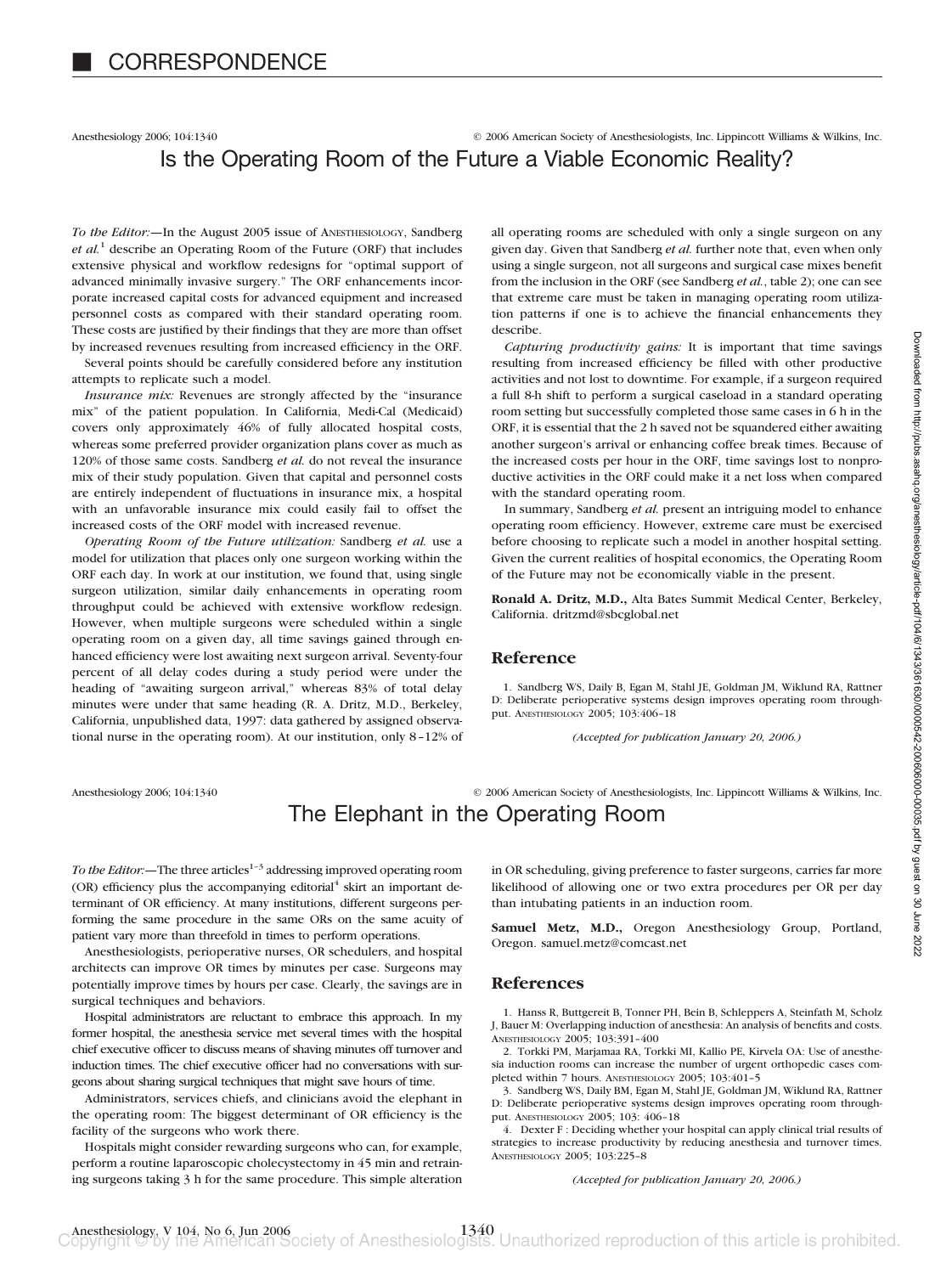*In Reply:*—We welcome the comments of Drs. Dritz and Metz on our recent report<sup>1</sup> in ANESTHESIOLOGY. All of the points they raise are valid and must be considered by any institution considering the future of its operating rooms (ORs). Dr. Dritz correctly points out that payer mix influences the cost–revenue balance of any perioperative system redesign that increases capital or operating costs. If a hospital is barely breaking even on its current case and payer mix, increasing costs so that more cases can be performed is a poor decision. However, we would not recommend abandoning the redesign of perioperative processes as a means to improve OR throughput. As we mentioned in our Discussion, $<sup>1</sup>$  the Operating Room of the Future (ORF) is a single-OR</sup> research space with many purposes, one of which was to assess the financial impact of extensive physical plant reconfiguration to support parallel processing of perioperative tasks. Therefore, the ORF gains no advantages from the economies of scale that would accrue from even a two-room arrangement. We are aware of several parallel processing perioperative system design initiatives that involve no physical plant modifications or capital equipment purchases, and some of these are staff-level neutral.<sup>2</sup> Even in such instances, the payer mix strongly influences the results—it is still a poor decision to lose money faster by doing more cases per day if the payer mix is unfavorable. However, when the payer mix and revenue profile are favorable, perioperative system redesigns to achieve parallel processing and higher throughput at modest expense are clearly advantageous.

Dr. Dritz points out the value of block booking (*i.e.*, the practice of allocating a single OR to the same surgeon for a complete day with a full schedule) to enhance OR productivity. His experience of waiting for surgeons when switching surgeons between cases suggests that the surgical staff do not sufficiently appreciate the value of OR time or were not well informed about the OR's impending readiness for their cases. This experience should prompt the hospital to seek and correct the root cause of delays that involve waiting for surgeons, because the cost of unused OR time is prohibitive. As much as 50% of this cost is a variable cost that can be controlled by efficient use of OR time.<sup>3</sup> Failure to control such costs degrades the hospital's bottom line but has little impact on the surgeon. Therefore, with incentives misaligned, one worries that it might not be possible to improve performance. However, as we will describe in our response to Dr. Metz below, ORF initiatives may offer a solution.

Dr. Dritz further comments that one must be careful not to allow the productivity gains from parallel processing to be lost as downtime. Acknowledging this concern, it can be seen from table 2 of our work<sup>1</sup> that we were careful to use all of the 9-h workday in both the ORF and standard ORs, thus fully capturing the benefit of the increased capacity. Hospitals considering expending resources on perioperative system redesigns should carefully analyze both their case mix and their case volume before expending resources to enhance perioperative system capacity. The additional capacity should reduce staffing costs (by eliminating overtime or allowing a shorter work shift), allow complete additional cases to be performed, or both. Individual hospitals should apply their own financial frameworks for costs and revenues to the contemplated workflow changes before initiating a perioperative system redesign effort.

To address the concern that our institution-specific analysis is difficult to translate to other settings, we are reanalyzing the cost effectiveness of the ORF using national cost data. In this new analysis, the

Anesthesiology 2006; 104:1341 © 2006 American Society of Anesthesiologists, Inc. Lippincott Williams & Wilkins, Inc.

ORF is cost effective relative to standard ORs at our institution. In particular, the incremental cost of an additional case in the ORF is quite small—much smaller than the typical net margin for a simple general surgery case.<sup>4</sup> Therefore, we would challenge Dr. Dritz' final comment that the OR of the Future may not be economically viable in the present. If the incremental cost of an additional case performed in a high-throughput environment is smaller than the cost of a case that must be performed on a different day because the typical OR cannot accommodate it during regular work hours, the ORF is advantageous regardless of the payer mix.

Dr. Metz in his letter correctly identifies differences in practices and performance between surgeons as a major, and frequently the largest, single contributor to differences in OR throughput for a given list of cases. Although we agree that different surgeons have drastically different operative times for the same case type performed in the same patient population, we made a conscious decision to sidestep this issue. Dr. Metz endorses rewarding surgeons who meet benchmarks for operative time. However, structuring such rewards can be problematic. For example, simple financial incentives purely for speed may create conflicts related to quality and patient safety. On the other hand, the ORF project described in our article offers several incentives for superior operative time performance: a small, dedicated team, rapid turnovers, and brief nonoperative times that translate into on-time completion of workdays and extra throughput. By focusing on nonoperative time and by reducing the nonoperative time by restructuring workflow rather than pressuring OR staff to hurry, the ORF creates an environment in which patient contact time and safety are preserved while productivity is enhanced. Because the enhancement in productivity comes almost exclusively from better nonoperative performance, cases with shorter operative times capture the most benefit from the ORF. This logical and inescapable conclusion dictates that block time in high-throughput environments be given preferentially to the most efficient surgeons. Therefore, an OR suite with a few high-capacity ORs such as our ORF gives administrators a tool to reward desirable performance, while creating incentives for other surgeons to improve operative times, all the while preserving the safety and quality profile for the hospital's patients.

**Warren S. Sandberg, M.D., Ph.D.,\* Bethany Daily, M.H.A., Marie Egan, R.N., M.S., James E. Stahl, M.D., C.M., M.P.H., Julian M. Goldman, M.D., Richard A. Wiklund, M.D., David Rattner, M.D.** \*Harvard Medical School and Massachusetts General Hospital, Boston, Massachusetts. wsandberg@partners.org

#### **References**

1. Sandberg WS, Daily B, Egan M, Stahl JE, Goldman JM, Wiklund RA, Rattner D: Deliberate perioperative systems design improves operating room throughput. ANESTHESIOLOGY 2005; 103:406–18

2. Krupka DC, Sandberg WS: Operating room design and its impact on operating room economics. Curr Opin Anaesthesiol 2006; 19:185–91

3. Dexter F, Macario A: Applications of information systems to operating room scheduling. ANESTHESIOLOGY 1996; 85:1232–4

4. Stahl JE, Sandberg WS, Daily B, Wiklund RA, Egan MT, Goldman JM, Isaacson KB, Gazelle S, Rattner DW: Reorganizing patient care and workflow in the operating room: A cost-effectiveness study. Surgery 2006: (in press)

*(Accepted for publication January 20, 2006.)*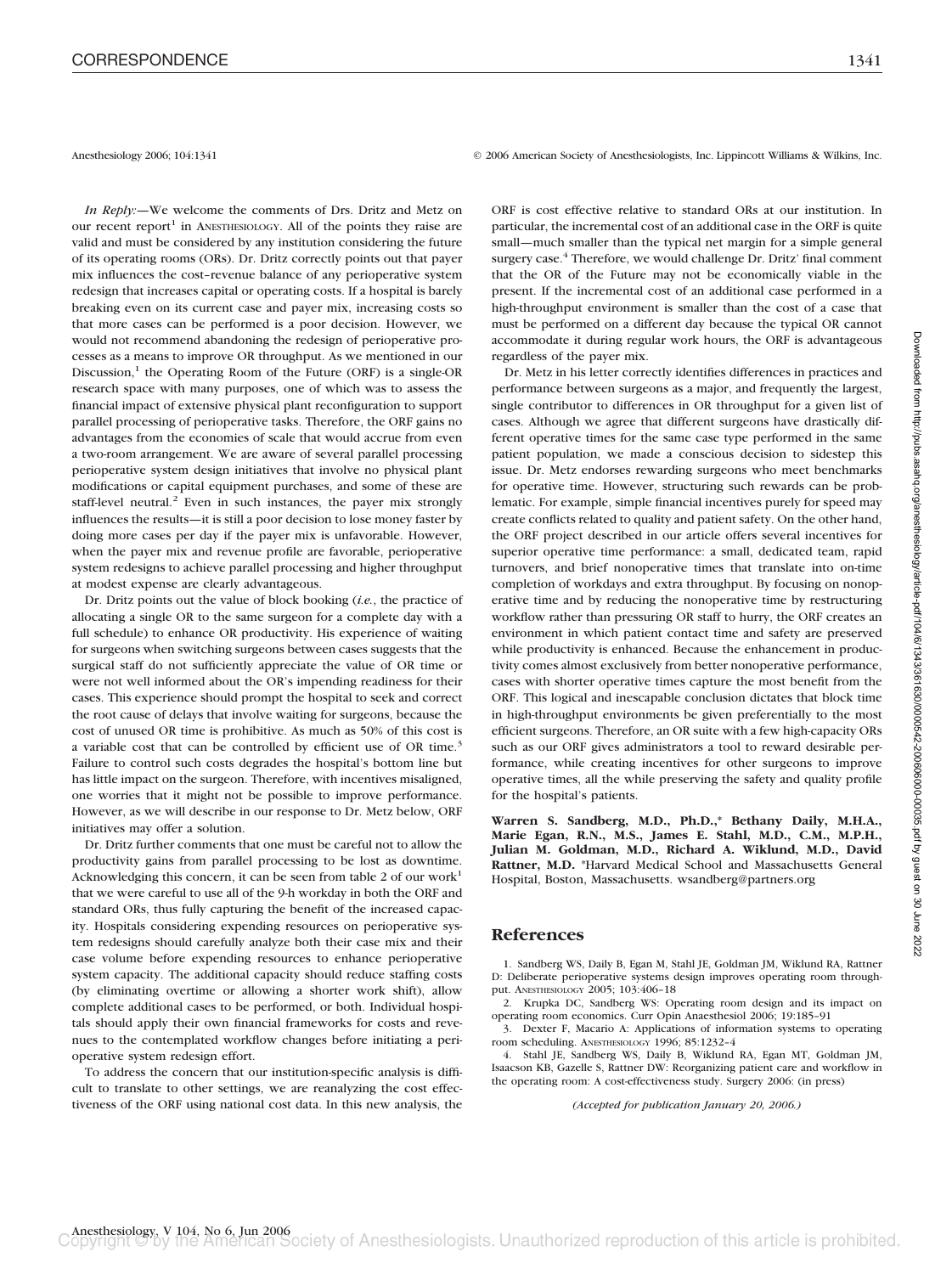Anesthesiology 2006; 104:1342 <sup>©</sup> 2006 American Society of Anesthesiologists, Inc. Lippincott Williams & Wilkins, Inc.

*In Reply:—*Dr. Metz explains that differences in surgical time among individuals and institutions can be very large, markedly affecting anesthesia group revenue per operating room (OR). This point is so much not under debate that anesthesiologists are paid based on anesthetic time, unlike surgeons and other physicians. German hospitals are describing encouraging success with using transfer pricing so that reimbursement is based just on the surgical time.<sup>1,2</sup>

Depending on the vagaries of reimbursement, sometimes payment based on anesthesia time is insufficient to compensate an anesthesia group fully for slower surgeons (*e.g.*, revenue per hour is less than costs per hour).3 This is precisely why Amr Abouleish *et al.*<sup>3</sup> developed the methodology that affected anesthesia groups can apply or have applied for quantification of these differences (*e.g.*, to explain to stakeholders why group profits are less than expected). For many anesthesia groups, though, the larger financial problem in having variability in OR times among surgeons is the resulting empty but staffed OR time. Statistically developed staffing plans perform well at reducing such variation, thereby increasing anesthesia group productivity and profits. The methods can also be used to calculate an appropriate stipend for the anesthesia group based on the empty but staffed OR time.<sup>4</sup>

Dr. Metz suggests that "Hospitals might consider rewarding surgeons who can, for example, perform a routine laparoscopic cholecystectomy in 45 min and retraining surgeons taking 3 h for the same procedure." Dr. Metz addresses a concept that I too<sup>5</sup> thought was logical. However, scientific research found this argument to be economically irrational.

First, rewards of additional resources cannot and should not relate to individual patients, but rather a surgeon's overall impact on a hospital.<sup>6</sup> The majority of hospital costs are fixed.<sup>7</sup> Therefore, contribution margin (*i.e.*, revenue minus variable costs) invariably<sup>6-8</sup> averages at least \$1,600 per OR hour for a cholecystectomy. Regardless of whether the general surgeon works fast or slowly, on average the hospital increases profit by doing his or her cases. This is important, because hospitals need excess of revenue to costs (*i.e.*, profit) to buy information systems (*e.g.*, anesthesia information management systems), to buy equipment (*e.g.*, anesthesia machines), and to provide financial support to physicians (*e.g.*, anesthesiologists available in-house for obstetrics and trauma).

Second, if facilities were to select surgeons to be rewarded with more resources based on production, speed in performing cases would likely have little influence. Because of differences in fixed costs (*e.g.*, perfusion), reimbursement (*e.g.*, many patients without insurance), and/or implant costs (*e.g.*, cochlear implant), contribution margins per OR hour consistently vary among subspecialties by more than 1,500%. The surgeon's subspecialty is the key issue. This is like a comparison of stocks for rebalancing one's portfolio<sup>9</sup> - economic return often depends more on a company's industry and market than on how well the company executes. The decision of whether to provide more resources to one general surgeon performing cholecystectomies *versus* another is of small financial importance as compared with the comparison of a general surgeon to a cardiac surgeon. The financial argument is even stronger when considered for facilities without incremental reimbursement for each patient (*e.g.*, Canada).10 Regardless of whether a breast surgeon is fast or slow, the money spent in a day of OR time is insignificant relative to a spinal surgeon. If preferred, these tactical analyses can also be considered in terms of value to society by using cost utility (*e.g.*, cataract replacement *vs.* bariatric surgery).

**Franklin Dexter, M.D., Ph.D.,** The University of Iowa, Iowa City, Iowa. franklin-dexter@uiowa.edu

#### **References**

1. Kuntz L, Vera A: Transfer pricing in hospitals and efficiency of physicians: The case of anesthesia services. Health Care Manag Rev 2005; 30:262–9

2. Schuster M, Standl T, Reissmann H, Kuntz L, Am Esch JS: Reduction of anesthesia process times after the introduction of an internal transfer pricing system for anesthesia services. Anesth Analg 2005; 101:187–94

3. Abouleish AE, Dexter F, Whitten CW, Zavaleta JR, Prough DS: Quantifying net staffing costs due to longer-than-average surgical case durations. ANESTHESIOL-OGY 2004; 100:403–12

4. Abouleish AE, Dexter F, Epstein RH, Lubarsky DA, Whitten CW, Prough DS: Labor costs incurred by anesthesiology groups because of operating rooms not being allocated and cases not being scheduled to maximize operating room efficiency. Anesth Analg 2003; 96:1109–13

5. Dexter F, Macario A, Cerone SM: Hospital profitability for a surgeon's common procedures predicts the surgeon's overall profitability for the hospital. J Clin Anesth 1998; 10:457–63

6. Dexter F, Ledolter J, Wachtel RE: Tactical decision making for selective expansion of operating room resources incorporating financial criteria and uncertainty in sub-specialties' future workloads. Anesth Analg 2005; 100:1425–32

7. Macario A, Dexter F, Traub RD: Hospital profitability per hour of operating room time can vary among surgeons. Anesth Analg 2001; 93:669–75

8. Dexter F, Blake JT, Penning DH, Lubarsky DA: Calculating a potential increase in hospital margin for elective surgery by changing operating room time allocations or increasing nursing staffing to permit completion of more cases: A case study. Anesth Analg 2002; 94:138–42

9. Dexter F, Ledolter H: Managing risk and expected financial return from selective expansion of operating room capacity: Mean-variance analysis of a hospital's portfolio of surgeons. Anesth Analg 2003; 97:190–5

10. Dexter F, Blake JT, Penning DH, Sloan B, Chung P, Lubarsky DA: Use of linear programming to estimate impact of changes in a hospital's operating room time allocation on perioperative variable costs. ANESTHESIOLOGY 2002; 96: 718–24

*(Accepted for publication January 20, 2006.)*

Anesthesiology 2006; 104:1342–3 © 2006 American Society of Anesthesiologists, Inc. Lippincott Williams & Wilkins, Inc.

*In Reply:*—We thank Dr. Metz for his comment on our study.<sup>1</sup> We agree with the drawn conclusions. In fact, surgical performance is a key point of operating room efficiency.

The different studies demonstrated measures to successfully reduce anesthesia-related time intervals.<sup>1,2</sup> Measures such as overlapping induction of anesthesia, implementation of anesthesia induction rooms, and introduction of a deliberate perioperative system improved anesthesia workflow with increase of anesthesia efficiency. These improvements may be deteriorated by inefficient surgical performance.

Anesthesiologists have been investigating operating room time flow

for a long time. This should exert pressure on our surgical colleagues to challenge their procedures as well. Nevertheless, one must keep in mind that the fastest surgeon may not be the best one in terms of the patient's safety, intensive care unit stay, total hospital stay, and rate of complications. Therefore, quality of an operation is a complex, multifactorial task, and surgical case duration is only one (nevertheless important) part of it.

We hope that there will be several studies in the near future published in surgical journals as well, demonstrating measures to improve surgical work flow and efficiency showing an increase of surgical quality.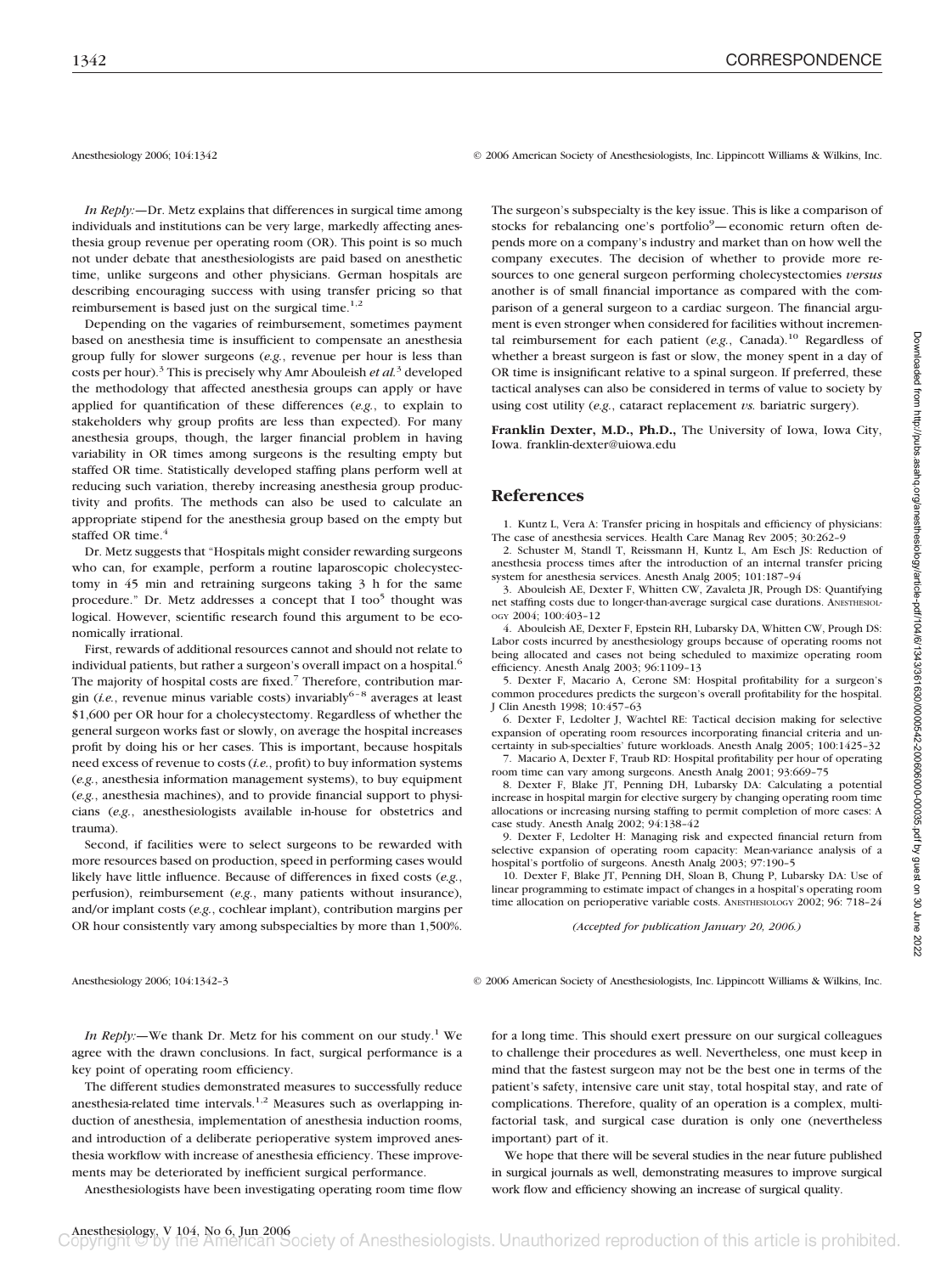**Robert Hanss, M.D.,\* Peter H. Tonner, M.D., Berthold Bein, M.D., Martin Bauer, M.D., M.P.H.** \*University-Hospital Schleswig-Holstein, Kiel, Germany. hanss@anaesthesie.uni-kiel.de

#### **References**

1. Hanss R, Buttgereit B, Tonner PH, Bein B, Schleppers A, Steinfath M, Scholz J, Bauer M: Overlapping induction of anesthesia: An analysis of benefits and costs. ANESTHESIOLOGY 2005; 103:391–400

*In Reply:—*On behalf of my coauthors, I would like to thank Dr. Metz for his concern regarding the role of a surgeon in operating room efficiency. It is true that longer-than-average case times cause inefficiency and can lead to increased staffing costs as well as increased fixed costs. $1,2$ 

Our study, however, was merely a process-oriented approach in which the focus was not the value-adding time, be it anesthesia time or surgery time. Instead, the goal was to decrease nonoperative time. In fact, before implementing the induction room model, the average nonoperative time in our orthopaedic case mix exceeded the average surgery time. Because the percentage seems to be substantial in many other surgical services as well, $3$  decreasing nonoperative time seems like a logical starting point in improving operating room efficiency.

Fortunately, not all surgeons are slow. Lengthy nonoperative times, in turn, tend to be an everyday phenomenon, occurring between every case and easily adding up to at least one case length per day.<sup>4</sup> Surely, after the nonoperative time has been decreased to minimum, attention should be turned to value-adding time.

2. Torkki PM, Marjamaa RA, Torkki MI, Kallio PE, Kirvela OA: Use of anesthesia induction rooms can increase the number of urgent orthopedic cases completed within 7 hours. ANESTHESIOLOGY 2005; 103:401–5

3. Sandberg WS, Daily BM, Egan M, Stahl JE, Goldman JM, Wiklund RA, Rattner D: Deliberate perioperative systems design improves operating room throughput. ANESTHESIOLOGY 2005; 103:406–18

*(Accepted for publication January 20, 2006.)*

Anesthesiology 2006; 104:1343 © 2006 American Society of Anesthesiologists, Inc. Lippincott Williams & Wilkins, Inc.

**Riitta Marjamaa, M.D.,** Helsinki University Central Hospital, Helsinki, Finland. riitta.marjamaa@hus.fi

#### **References**

1. Abouleish AE, Dexter F, Epstein RH, Lubarsky DA, Whitten CW, Prough DS: Labor costs incurred by anesthesiology groups because of operating rooms not being allocated and cases not being scheduled to maximize operating room efficiency. Anesth Analg 2003; 96:1109–13

2. Abouleish AE, Dexter F, Whitten CW, Zavaleta JR, Prough DS: Quantifying net staffing costs due to longer-than-average surgical case durations. ANESTHESIOL-OGY 2004; 100:403–12

3. Overdyk FJ, Harvey SC, Fishman RL, Shippey F: Successful strategies for improving operating room efficiency at academic institutions. Anesth Analg 1998; 86:896–906

4. Torkki PM, Marjamaa RA, Torkki MI, Kallio PE, Kirvela OA: Use of anesthesia induction rooms can increase the number of urgent orthopedic cases completed within 7 hours. ANESTHESIOLOGY 2005; 103:401–5

*(Accepted for publication January 20, 2006.)*

Anesthesiology 2006; 104:1343 © 2006 American Society of Anesthesiologists, Inc. Lippincott Williams & Wilkins, Inc.

Carnitine Deficiency, Mitochondrial Metabolism, and Abnormal Response to Anesthetics

*To the Editor:—*We would like to commend Dr. Uezono *et al.*<sup>1</sup> for their insightful letter describing the repeated occurrence of a clinical picture resembling propofol infusion syndrome in a patient with carnitine deficiency during fat emulsion therapy. The inference is that carnitine deficiency sensitizes patients to challenges that either overwhelm (fat infusion) or inhibit (propofol)  $\beta$ -oxidation or mitochondrial function in general. Our report several years ago of a patient with systemic carnitine deficiency who exhibited severe arrhythmias after a small subcutaneous dose of bupivacaine is entirely consistent with this observation.2,3 Propofol, in addition to the well-described occurrence of metabolic acidosis of the infusion syndrome, can also induce severe bradycardia and hypotension with acute administration of a standard induction dose. This apparently idiosyncratic reaction might result from underlying carnitine deficiency or another asymptomatic or unrecognized abnormality in mitochondrial function. The further implications are that patients with known mitochondrial disease should not

receive propofol and that patients presenting with unexpected acidosis or cardiac dysfunction after a usual dose of propofol should be screened for metabolic abnormalities, including carnitine deficiency.

**Guy L. Weinberg, M.D.,\* Verna Baughman, M.D.,** \*University of Illinois College of Medicine, Chicago, Illinois. guyw@uic.edu

#### **References**

1. Uezono S, Hotta YU, Takakuwa Y, Ozaki M: Acquired carnitine deficiency: A clinical model for propofol infusion syndrome? ANESTHESIOLOGY 2005; 103:909– 2. Weinberg GL, Laurito CE, Geldner P, Pygon B, Burton BK: Malignant ventricular dysrhythmias in a patient with isovaleric academia receiving general

and local anesthesia for suction lipectomy. J Clin Anesth 1997; 9:668–70 3. Weinberg GL, Palmer JW, VadeBoncouer TR, Zuechner MB, Edelman G,

Hoppel CL: Bupivacaine inhibits acylcarnitine exchange in cardiac mitochondria. ANESTHESIOLOGY 2000; 92:523–8

*(Accepted for publication February 22, 2006.)*

Anesthesiology 2006; 104:1343–4 © 2006 American Society of Anesthesiologists, Inc. Lippincott Williams & Wilkins, Inc.

*In Reply:—*I appreciate Drs. Weinberg and Baughman for their interest in our Letter to the Editor.<sup>1</sup> They call attention to an underlying carnitine deficiency associated with an increased risk of unexpected metabolic acidosis and cardiovascular collapse triggered by drugs that may potentially induce mitochondrial dysfunction. Acquired carnitine deficiency may be caused by cirrhosis, chronic renal failure, malabsorption syndrome, renal tubular acidosis, and certain drugs that are conjugated carnitine (*e.g.*, valproate, zidovudine), which are not uncommon in the intensive care unit setting.<sup>2</sup> Of particular note, patients receiving valproate may develop low concentrations of free carnitine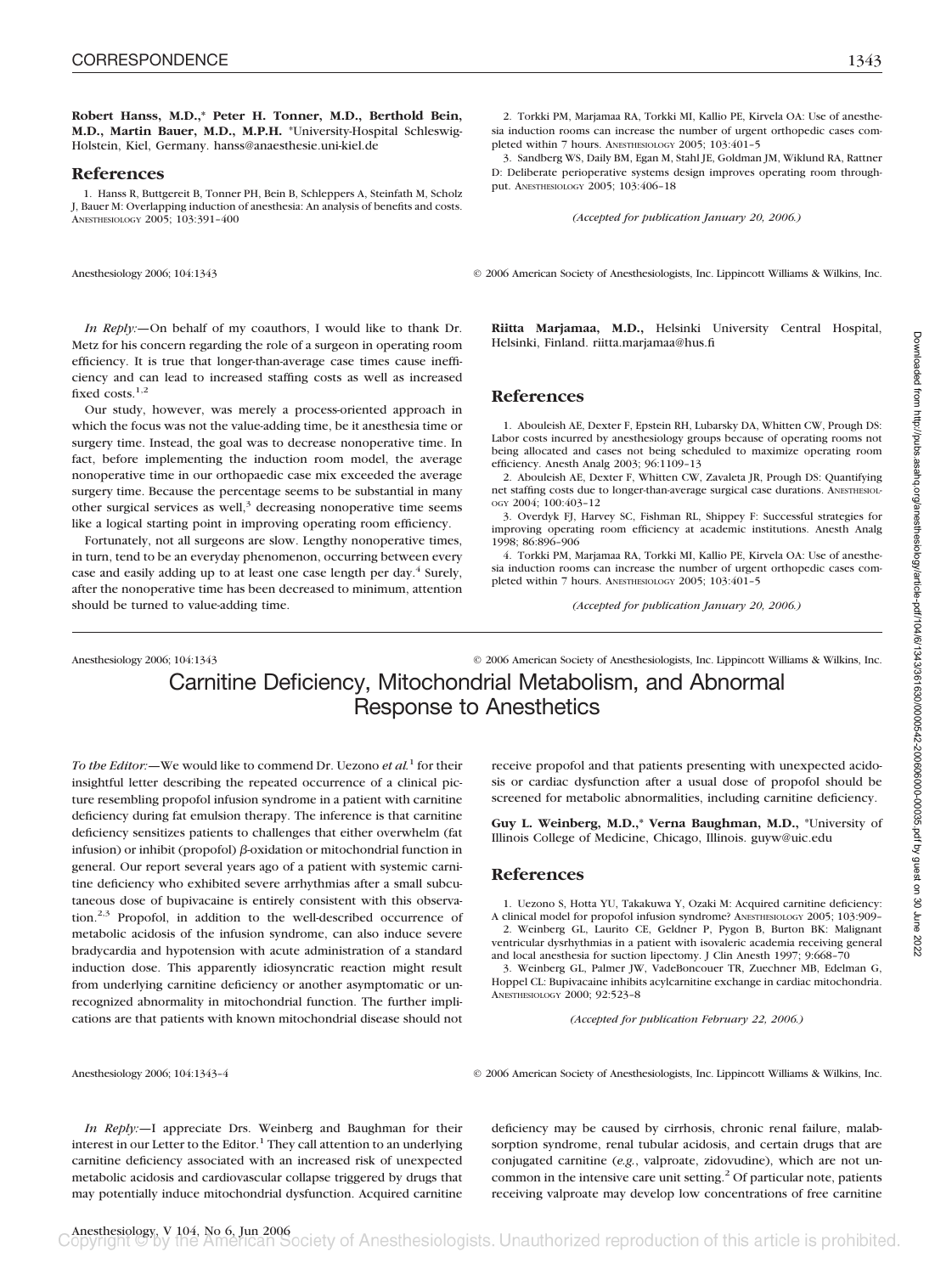in plasma, thus rendering them at risk for development of mitochondrial  $\beta$ -oxidation defects when propofol is used for sedation. This may partly explain why many case reports of so-called propofol infusion syndrome have been reported from patients in the neurosurgical intensive care unit but not the general surgical intensive care unit.<sup>3</sup> If this is the case, I suspect that L-carnitine therapy may reverse clinical manifestations of propofol infusion syndrome.

**Shoichi Uezono, M.D.,** Jikei University, School of Medicine, Tokyo, Japan. uezono@jikei.ac.jp

#### **References**

1. Uezono S, Hotta Y, Takakuwa Y, Ozaki M: Acquired carnitine deficiency: A clinical model for propofol infusion syndrome? ANESTHESIOLOGY 2005; 103:909– 2. Hoppel C: The role of carnitine in normal and altered fatty acid metabolism. Am J Kidney Dis 2003; 41:S4–12

3. Cremer OL, Moons KGM, Bouman EAC, Kruijswijk JE, de Smet AMGA, Kalkman CJ: Long-term propofol infusion and cardiac failure in adult head-injured patients. Lancet 2001; 357:117–8

*(Accepted for publication February 22, 2006.)*

### Anesthesiology 2006; 104:1344 © 2006 American Society of Anesthesiologists, Inc. Lippincott Williams & Wilkins, Inc. Investing Layer of the Cervical Fascia of the Neck May Not Exist

*To the Editor:—*Nash *et al.*<sup>1</sup> provide some fascinating anatomical data, based largely on plastination techniques and confocal microscopy, to suggest that the investing layer of cervical fascia may not exist. We write first to correct some of their assumptions related to our previous anesthetic work and second to crystalize a general hypothesis that stems from their conclusion.

Nash *et al.*<sup>1</sup> state in their opening paragraph that the previous work of Pandit et al.<sup>2</sup> concluded that the "superficial cervical plexus block" injection should be placed superficial to the investing layer. In fact, the study of Pandit *et al.*<sup>2</sup> (in preserved cadavers) concluded that only an injection deep to the putative investing layer would enable the injectate to spread beyond the prevertebral fascia. Pandit *et al.*<sup>2</sup> observed that a strictly superficial injection did not spread beyond the subcutaneous layers. The implication was that a purely superficial or subcutaneous injection would be clinically ineffective. It was this that led to the suggestion that an injection just deep to the so-called investing fascia should be properly termed an *intermediate* cervical plexus block,<sup>3</sup> whereas an injection deep to the prevertebral fascia should be termed a *deep* block.<sup>4</sup>

The conclusion of Nash *et al.*<sup>1</sup> (which we find anatomically persuasive) that the investing fascia does not exist not only raises further problems for proper nomenclature of the various anesthetic blocks, but also leads to a specific hypothesis.

If the result of Nash *et al.*<sup>1</sup> is correct and the investing fascia does not, in fact, exist, the clinical efficacy of a subcutaneous injection should be as effective as an intermediate injection below the putative investing fascia. If, however, the result of Pandit *et al.*<sup>2</sup> is correct, the intermediate injection should be more effective clini-

Dr. Pandit was an external examiner for the Ph.D. thesis of Lance Nash (entitled "The Deep Cervical Fascia: an Anatomical Study," University of Otago, Dunedin, New Zealand, 2005).

cally than the subcutaneous injection. We are currently investigating this hypothesis in a clinical study and hope to report our results soon.

Although it might be supposed (as a matter of prejudice) that we hope our own results are correct and that "intermediate" injections prove to be more effective than simple subcutaneous ones, it would actually be desirable for overall patient care if the more superficial injections were found to be equally effective. As we have observed elsewhere, safety is increased by more superficial, as opposed to deep, injections.<sup>5,6</sup>

In summary, Nash *et al.*<sup>1</sup> have offered some truly exciting anatomical data on which to formulate an important clinical question.

**Jaideep J. Pandit, D.Phil., F.R.C.A.,\* Pema Dorje, M.D., R. Satya-Krishna, F.R.C.A.,** \*John Radcliffe Hospital, Oxford, United Kingdom. jaideep.pandit@physiol.ox.ac.uk

#### **References**

1. Nash L, Nicholson HD, Zhang M: Does the investing layer of the deep cervical fascia exist? ANESTHESIOLOGY 2005; 103:962–8

2. Pandit JJ, Dutta D, Morris JF: Spread of injectate with superficial cervical plexus block in humans. Br J Anaesth 2004; 91:733–5

3. Pandit JJ: Correct nomenclature of superficial cervical plexus blocks (letter). Br J Anaesth 2004; 92:775

4. Telford RJ, Stoneham MD: Correct nomenclature of superficial cervical plexus blocks (letter). Br J Anaesth 2004; 92:775

5. Pandit JJ, Bree S, Dillon P, Elcock D, McLaren ID, Crider B: A comparison of superficial *versus* combined (superficial and deep) cervical plexus block for carotid endarterectomy: A prospective, randomized study. Anesth Analg 2000; 91:781–6

6. Pandit JJ, Satya-Krishna R, McQuay H: A comparison of the complication rate associated with superficial *versus* deep (or combined) block for carotid endarterectomy. Anesth Analg 2003; 96:S279

*(Accepted for publication February 22, 2006.)*

Anesthesiology 2006; 104:1344–5 © 2006 American Society of Anesthesiologists, Inc. Lippincott Williams & Wilkins, Inc.

*In Reply:—*We thank Drs. Pandit, Dorje, and Satya-Krishna for their encouraging comments on our article.<sup>1</sup> From the anatomical angle, we support the suggestion regarding proper nomenclature of the various anesthetic blocks,<sup>2</sup> but we are concerned about what anatomical landmark could be used to demarcate a "superficial" and an "intermediate" cervical plexus block. We understand that a superficial block in clinical practice involves making an injection in the subcutaneous layer, whereas an intermediate injection is intended to be placed just deep to the sternocleidomastoid muscle.<sup>2</sup> From an anatomical viewpoint, if the investing fascia does not exist, we suggest that the location of the intermediate injection may be imprecise.

The pattern or configuration of connective tissue is much more complex than our previously held view. $1,3$  In addition to the investing layer of deep cervical fascia, two anatomical points should also be considered when testing the hypothesis raised in the letter of Pandit *et al.*

One is the muscular and aponeurotic fibers of platysma. As shown in figure 5 of Nash *et al.*, <sup>1</sup> these fibers cover the anterior and lateral cervical regions, are layered, and often mimic the investing layer of deep cervical fascia (also see fig. 4C of Nash *et al.*<sup>1</sup> ). So it may be possible to achieve the functional result predicted by Pandit *et al.* in their letter, despite the anatomical absence of the investing fascia. Zhang and Lee<sup>3</sup> also revealed that there is no aggregation of fibrous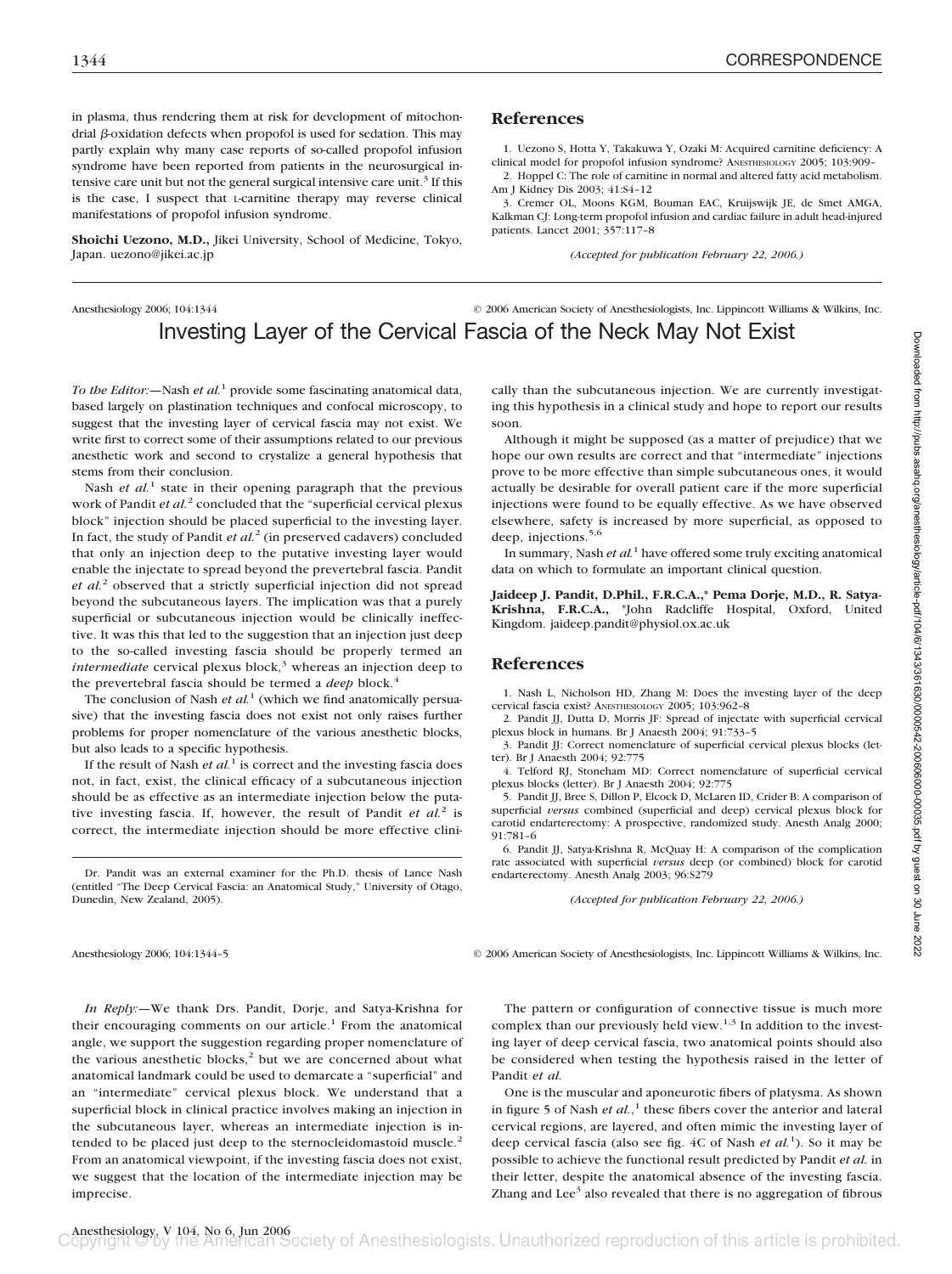connective tissue connecting the sternocleidomastoid and trapezius muscles, but skin ligaments are visualized between the muscles (fig. 2b of Zhang and Lee). The structure, arrangement, and density of the skin ligaments vary greatly through the body<sup>4</sup> and could mimic the behavior of a fascia. Therefore, a number of clinical and anatomical questions must be further investigated.

**Ming Zhang, M.B., M.Med., Ph.D.,\* Helen D. Nicholson, M.D., Lance Nash, Ph.D.** \*University of Otago, Dunedin, New Zealand. ming.zhang@stonebow.otago.ac.nz

#### **References**

1. Nash L, Nicholson HD, Zhang M: Does the investing layer of the deep cervical fascia exist? ANESTHESIOLOGY 2005; 103:962–8

2. Telford RJ, Stoneham MD, Pandit JJ: Correct nomenclature of superficial cervical plexus blocks. Br J Anaesth 2004; 92:775–6

3. Zhang M, Lee ASJ: The investing layer of the deep cervical fascia does not exist between the sternocleidomastoid and trapezius muscles. Otolaryngol Head Neck Surg 2002; 127:452–7

4. Nash LG, Phillips MN, Nicholson H, Barnett R, Zhang M: Skin ligaments: Regional distribution and variation in morphology. Clin Anat 2004; 17:287–93

*(Accepted for publication February 22, 2006.)*

Anesthesiology 2006; 104:1345 © 2006 American Society of Anesthesiologists, Inc. Lippincott Williams & Wilkins, Inc. Academic Highway Buzzing, but Clinicians in Crisis

*To the Editor:—*Professor Ikeda justly brings to light the immense contributions of Michinosuke Amano, M.D. (1916 –; Professor Emeritus, Department of Anesthesiology, Keio University, Tokyo, Japan) and the little known Government Account for Relief in Occupied Area program to the progress of anesthesiology in Japan.<sup>1</sup> Because of the efforts of pioneers such as Dr. Amano and Hideo Yamamura, M.D. (1920 –; Professor, Department of Anesthesiology, University of Tokyo, Tokyo, Japan), Japanese academic anesthesiology has attained remarkable levels as witnessed by the numerous scientific publications originating from these institutions. The state of clinical anesthesiology in Japan, however, is not as rosy. The specialty suffers from a chronic workforce shortage. The majority of practitioners are salaried hospital employees, forced to work long hours for relatively poor compensation—a clear reason the specialty has trouble attracting personnel. One of the fundamental problems is the inability of anesthesiologists to directly bill the social health insurance system for their services and become independent private practitioners. The Japanese Society of Anesthesiologists; academic centers; the Ministry of Health, Labor and Welfare; and other interested organizations, while acknowledging this problem, have thus far been unwilling or unable to implement the necessary changes. For unclear reasons, what would usually be considered significant bargaining power has not been used to improve the

*In Reply:*—I thank Dr. Kurosu for his interest in my article.<sup>1</sup> Although I am unable to make any specific comments on the current state of clinical anesthesia in Japan, I believe that Dr. Kurosu's concerns about nonacademic anesthesia practice in Japan have parallels in the history of American anesthesiology. The American Society of Anesthesiologists is now celebrating its centennial. In the past century, the American Society of Anesthesiologists and American anesthesiologists have dealt with many problems, which include dealings with government regulation, fair professional compensation, attracting talents to the specialty, and many more similar to the current Japanese situation<sup>2</sup>

American anesthesiologists have a century of experience; Japanese anesthesiologists have only had approximately half that time to seek solutions to these problems. Dr. Eugene Sinclair, American Society of Anesthesiologists President from 2004 to 2005, in assessing progress of American anesthesia in a century, observed that the dedication and commitment of pioneers and past leaders laid the foundation of professionalism in our specialty that commands a respectful stature among our peers in medicine and in the public. He believes that our current generation will continue to build on past achievepredicament of clinical anesthesiologists. The result is what can only be described as a crisis, with no relief in sight. Calls are mounting from the surgical (and even within the anesthesia) community for introduction of alternative anesthesia providers—a move that will further devalue the specialty. It is unclear what it will take to force change, because repeated reports of mishaps during surgeon-administered anesthesia are apparently not reason enough.

In Japan, although academic anesthesia flourishes, things have not changed much in the operating room since 1955, being "understaffed, and (with many) anesthetics . . . still given by junior surgeons."<sup>1</sup> Someone must step up to the plate soon, at the very least to honor the efforts of Dr. Amano and the pioneers, if not for the patients.

**Joe W. Kurosu, M.D.,** Nakagaki Clinic, Nagoya, Japan. doctor@nakagakiclinic.com

#### **Reference**

1. Ikeda S: Government Account for Relief in Occupied Area: A Japanese physician's journey to a new medical specialty. ANESTHESIOLOGY 2005; 103:1089–94

*(Accepted for publication February 28, 2006.)!DOCTYPE article PUBLIC*

Anesthesiology 2006; 104:1345-6 © 2006 American Society of Anesthesiologists, Inc. Lippincott Williams & Wilkins, Inc.

ments and predicts that future anesthesiologists will regard prospective improvements in patient care with equal admiration.<sup>2</sup>

Current obstacles for Japanese anesthesiology may have their traditional roots indigenous to Japanese society. Pioneers in Japan with great visions, such as Michinosuke Amano, M.D. (Professor Emeritus, Department of Anesthesiology, Keio University, Tokyo, Japan), and Hideo Yamamura, M.D. (Professor, Department of Anesthesiology, University of Tokyo, Tokyo, Japan), established the specialty with true professionalism half a century ago. $<sup>1</sup>$  Given time, the new generations of Japanese anesthesiolo-</sup> gists will confidently face any challenges, adapting to a new practice environment ably, and will prevail in the new century. During his 2005 Rovenstine lecture, Mark Warner, M.D. (Professor and Chair, Department of Anesthesiology, Mayo Clinic, Rochester, Minnesota), advised that modern anesthesiologists should dedicate themselves to honor those who have passed before them by making the difficult transitions necessary to thrive in the future.<sup>3</sup> Current leaders in anesthesiology, either Japanese or American, should take up the challenges to further the vision and goals set by our pioneers. Examining the history of our profession will help prepare us to encounter these trials and prevail. I hope my article will continue to generate thoughtful and healthy debates on the anesthesiology practice in Japan.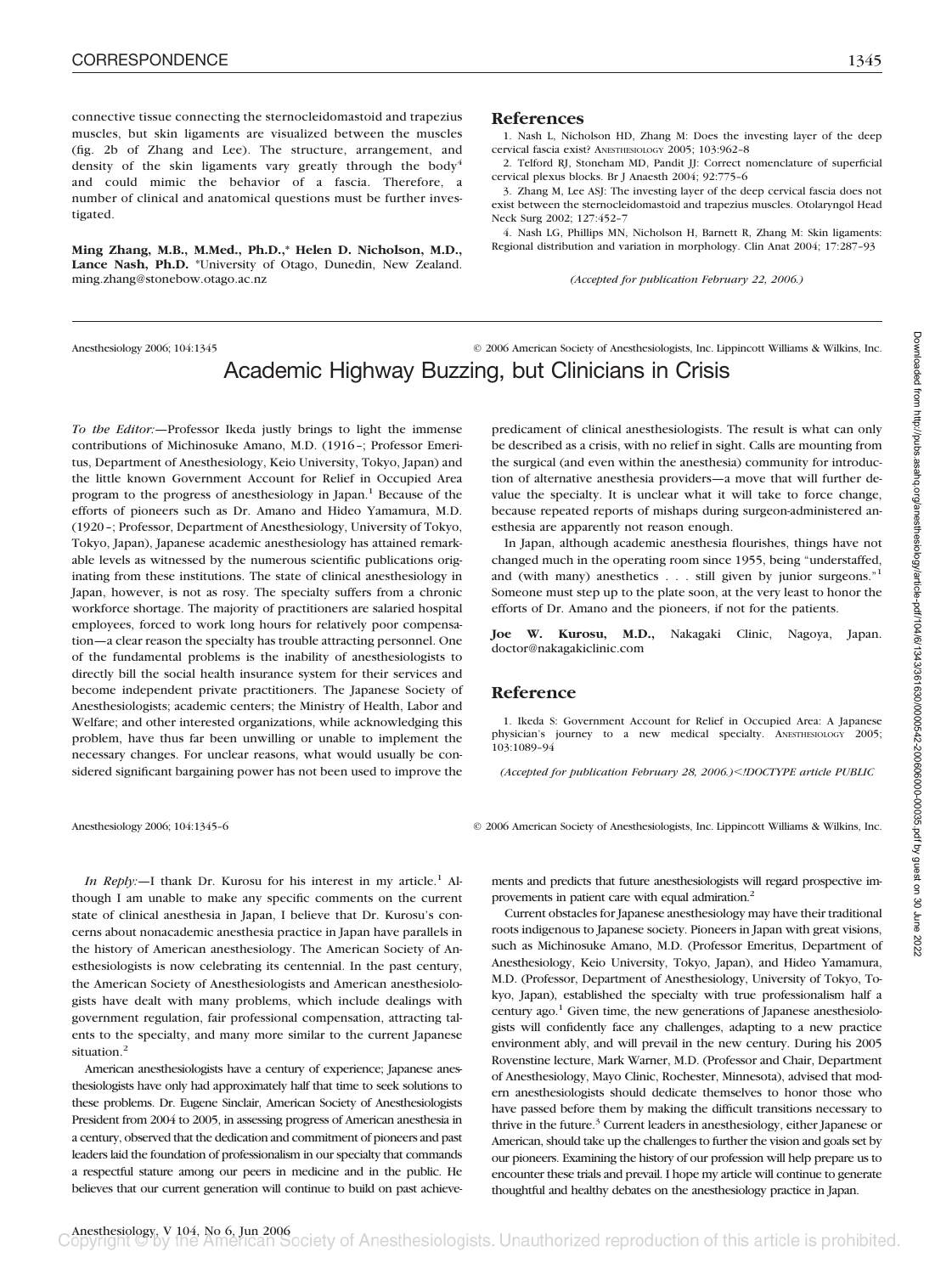**Shigemasa Ikeda, M.D.,** St. Louis University School of Medicine, St. Louis, Missouri. ikedas@slu.edu

#### **References**

1. I keda S: Government Account for Relief in Occupied Area: A Japanese physician's journey to a new medical specialty. ANESTHESIOLOGY 2005; 103:1089–94

2. Bacon DR, McGoldrick KE, Lema ML: The American Society of Anesthesiologists: A Century of Challenges and Progress. Park Ridge, Illinois, The Wood Library–Museum of Anesthesiology, 2005

3. Warner MA: Who better than anesthesiologists? The 44th Rovenstine Lecture. ANESTHESIOLOGY 2006; 104:1094 –101

*(Accepted for publication February 28, 2006.)*

Anesthesiology 2006; 104:1346  $\degree$  2006 American Society of Anesthesiologists, Inc. Lippincott Williams & Wilkins, Inc.

### Critical Role of Intraoperative Transesophageal Echocardiography for Detection of Extrapulmonary Thromboemboli during Surgical Pulmonary Embolectomy

*To the Editor:—*We read with great interest the excellent case report by Espeel *et al.*<sup>1</sup> that describes two patients experiencing pulmonary embolism with additional extrapulmonary thrombi requiring surgical intervention. The positive outcome of both patients corroborates the favorable experience in patients from our institution undergoing surgical pulmonary embolectomy.<sup>2</sup> We agree with the authors that intraoperative transesophageal echocardiography is a relatively safe and noninvasive diagnostic modality that allows early detection of intracardiac thrombi. However, we were surprised that the importance of transesophageal echocardiography for the guidance of surgical extraction was not emphasized in this case report. We recently demonstrated that extrapulmonary thromboemboli can be present in the right heart and the vena cava in up to 26% of all patients with massive pulmonary embolism undergoing pulmonary embolectomy.<sup>3</sup> Such extrapulmonary thromboemboli may have a significant impact on the surgical procedure, because they may influence cannulation placement and surgical technique during the operation. For example, it may become necessary to perform circulatory arrest in order to evacuate thrombi from the inferior vena cava. Moreover, extrapulmonary thromboemboli that remain unrecognized and are not surgically removed can become the source of recurrent pulmonary embolism.<sup>4</sup> Therefore, we believe that intraoperative transesophageal echocardiography is not only an excellent tool for hemodynamic monitoring<sup>5</sup> and management of acute right heart failure<sup>6</sup> during surgical pulmonary embolectomy, but should also be considered an important diagnostic tool to detect

*In Reply:—*I thank Dr. Nowak *et al.* for their interest in my case  $report<sup>1</sup>$  and appreciate the opportunity to reply. There is currently no recommendation for the treatment of acute pulmonary embolism (APE) complicated by embolized type A thrombus in the right cardiac cavities.2 However, Rose *et al.*<sup>3</sup> suggested that it was reasonable to advocate thrombolysis as frontline treatment after careful screening for contraindications and to reserve surgical thrombectomy for patients with contraindications to thrombolysis or in cases of failure of thrombolysis. For me, the interest in this case report was double. My first interest was to underline the utility of transthoracic echocardiography and transesophageal echocardiography not only for hemodynamic monitoring and management of acute heart failure, but also for systematic research of embolized thrombi in cardiac cavities. Their presence, 3 to 26% in the literature, directly influences the prognosis, with a mortality significantly higher (26 –50%) with regard to 8 to 10% for "isolated" pulmonary embolisms.<sup>3,4</sup> Therefore, it seems essential to search and locate these thrombi precisely, not in the intraoperative period, but immediately after the diagnosis of massive APE, because

Downloaded from http://pubs.asahq.org/anesthesiology/article-pdf/104/6/1343/361630/000022-200606000-00035.pdf by guest on 30 June 2022 Downloaded from http://pubs.asahq.org/anesthesiology/article-pdf/104/6/1343/361630/0000542-200606000-00035.pdf by guest on 30 June 2022

concurrent extrapulmonary thrombi and should guide their surgical extraction.

**Martina Nowak, M.D., Holger K. Eltzschig, M.D., Prem Shekar, M.D., Stanton K. Shernan, M.D., Peter Rosenberger, M.D.\*** \*Brigham and Women's Hospital, Harvard Medical School, Boston, Massachusetts. prosenberger1@partners.org

#### **References**

1. Espeel B, Crispin V, Fraselle B, Payen B, Versailles H: Floating thrombus entrapped in a patent foramen ovale complicating acute pulmonary embolism. ANESTHESIOLOGY 2005; 103:895–7

2. Aklog L, Williams CS, Byrne JG, Goldhaber SZ: Acute pulmonary embolectomy: A contemporary approach. Circulation 2002; 105:1416–9

3. Rosenberger P, Shernan SK, Mihaljevic T, Eltzschig HK: Transesophageal echocardiography for detecting extrapulmonary thrombi during pulmonary embolectomy. Ann Thorac Surg 2004; 78:862–6

4. Rosenberger P, Shernan SK, Rawn JD, Scott J, Eltzschig HK: Critical role of inferior vena caval filter placement after pulmonary embolectomy. J Card Surg 2005; 20:289–90

5. Rosenberger P, Shernan SK, Body SC, Eltzschig HK: Utility of intraoperative transesophageal echocardiography for diagnosis of pulmonary embolism. Anesth Analg 2004; 99:12–6

6. Eltzschig HK, Zwissler B, Felbinger TW: Perioperative implications of heart transplantation. Anaesthesist 2003; 52:678–89

*(Accepted for publication February 28, 2006.)*

Anesthesiology 2006; 104:1346-7 © 2006 American Society of Anesthesiologists, Inc. Lippincott Williams & Wilkins, Inc.

this minimally invasive and fast examination will directly affect therapeutic decisions.<sup>5</sup> With regard to the diagnosis of inferior vena cava thrombosis, I think that when APE is diagnosed on helicoidal computed tomography pulmonary angiography, the addition of venous phase imaging of the abdomen and pelvis is useful and more powerful than transesophageal echocardiography because it allows complete exploration of the femoro-ilio-caval venous network.<sup>6</sup>

My second interest was to report the experience of our team in the management of a particular APE complicated by the presence of a type A thrombus, floating in both right and left cardiac cavities through the oval foramen. We chose the surgical thrombectomy as treatment of choice because of the high risk of systemic embolism, in particular cerebral, making thrombolysis dangerous. In our practice, we choose surgical thrombectomy first in these clinical situations or in the presence of contraindications to thrombolysis and second if thrombolysis is ineffective. We do not consider thrombolysis as an absolute weapon but as one of the therapeutic alternatives available in the management of serious APE as well as surgical thrombectomy. Caval or pelvic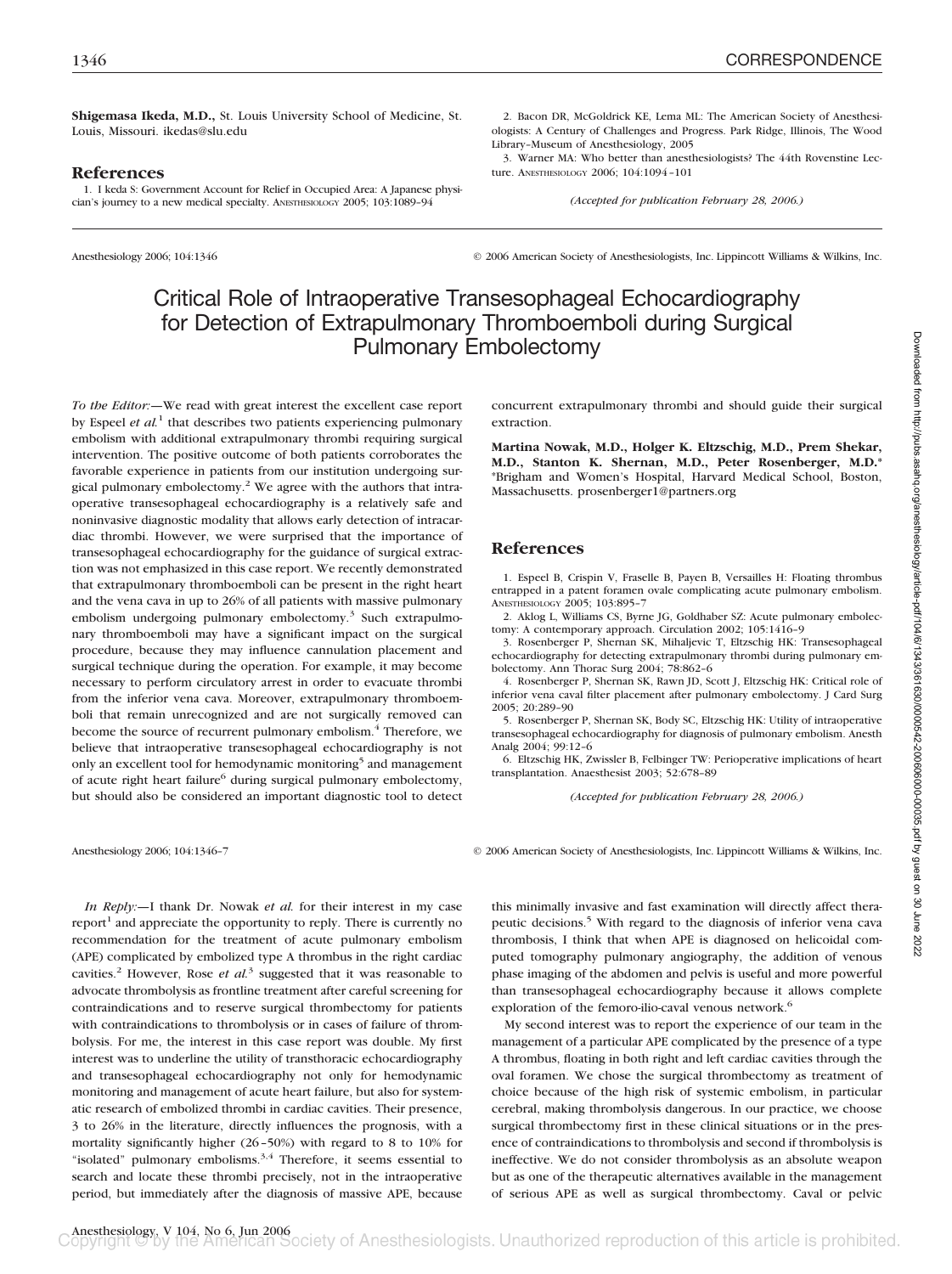venous thrombus does not seem to me to constitute a real contraindication to thrombolysis because, even though the fragmentation of the thrombus with pulmonary embolization is often feared by the physicians, it could never be shown clinically.<sup>7,8</sup> Thrombolytic therapy can be given quickly; is available at all centers; and results in the simultaneous thrombolysis of venous, cardiac, and pulmonary clots. In addition, I think that surgical thrombectomy should not be reserved for desperate cases of refractory cardiogenic shock or cardiac arrest, where mortality is close to 100%. A well-designed, prospective, randomized, multicenter trial is needed to determine which treatment has the best cost-effectiveness/safety ratio.

Benoît Espeel, M.D., Centre Hospitalier Jolimont-Lobbes, Haine-Saint-Paul, Belgium. benoit.espeel@skynet.be

#### **References**

1. Espeel B, Crispin V, Fraselle B, Payen B, Versailles H: Floating thrombus entrapped in a patent foramen ovale complicating acute pulmonary embolism. ANESTHESIOLOGY 2005; 103:895–7

2. Chartier L, Bera J, Delomez M, Asseman P, Beregi JP, Bauchart JJ, Warembourg H, Thery C: Free-floating thrombi in the right heart: Diagnosis, management, and prognostic indexes in 38 consecutive patients. Circulation 1999; 99:2779–83

3. Rose PS, Punjabi NM, Pearse DB: Treatment of right heart thromboemboli. Chest 2002; 121:806–14

4. Shah CP, Thakur RK, Ip JH, Xie B, Guiraudon GM: Management of mobile right atrial thrombi: A therapeutic dilemma. J Card Surg 1996; 11:428–31

5. Krivec B, Voga G, Zuran I, Skale R, Pareznik R, Podbregar M, Noc M: Diagnosis and treatment of shock due to massive pulmonary embolism: Approach with transesophageal echocardiography and intrapulmonary thrombolysis. Chest 1997; 112:1310–6

6. Loud PA, Katz DS, Bruce DA, Klippenstein DL, Grossman ZD: Deep venous thrombosis with suspected pulmonary embolism: Detection with combined CT venography and pulmonary angiography. Radiology 2001; 219:498–502

7. Greco F, Bisignani G, Serafini O, Guzzo D, Stingone A, Plastina F: Successful treatment of right heart thromboemboli with IV recombinant tissue-type plasminogen activator during continuous echocardiographic monitoring: A case series report. Chest 1999; 116:78–82

8. Girard P: Inferior vena cava interruption: How and when? Rev Mal Respir 1999; 16:975–84

*(Accepted for publication February 28, 2006.)*

Anesthesiology 2006; 104:1347–8 © 2006 American Society of Anesthesiologists, Inc. Lippincott Williams & Wilkins, Inc.

### Is Low-current Search a Risk Factor in Peripheral Nerve Localization?

*To the Editor:—*I read with interest the article by Capdevila *et al.*<sup>1</sup> In this article, the authors presented a multicenter prospective analysis of the quality of postoperative analgesia and complications after continuous peripheral nerve blocks. After reading this analysis, it occurred to me that some points may be added to the discussion. Capdevila *et al.*<sup>1</sup> reported an overall incidence of different neurologic events of 6.6% and an incidence of severe neurologic deficit of 0.2%, a value quite near that reported in other studies.2,3 Although I agree with the authors about their risk factors, I believe that the use of low current output of less than 0.5 mA might present an additional risk factor for nerve injury. The intensity of the electrical current delivered is related to the distance between the needle and the stimulated nerve.<sup>4</sup> Different authors $4,5$  have shown that, with an intensity of 0.1 mA, the needle must be in contact with the nerve to elicit a motor response, whereas at 2.5 cm, the current required to give a motor response is 2.5 mA. This presumes that electrical stimulators must offer sufficient precision while using low current to locate nerves.<sup>4</sup> Lack of this precision may lead to the release of currents of less intensity than the rating actually selected, with a higher risk of nerve injury.<sup>4</sup> Hadzic *et al.*<sup>5</sup> evaluated the characteristics of 15 stimulators used for peripheral nerve blocks in clinical practice and reported that the median error increased from 2.4% at 0.5 mA to 10.4% at 0.1 mA, and 4 of their tested stimulators varied by more than 30% when set to deliver a current of 0.3 mA. In contrast, they suggested that it would seem more prudent to use a current of 0.5 mA or greater. Accordingly, with a low current intensity of less than 0.5 mA, the stimulator may deliver a lower current than what the operator had selected, leading him or her to continue to advance the needle toward the target nerve when, in fact, it is very close to the target nerve as in paresthesia techniques. Moreover, Karaca *et al.*<sup>6</sup> reported that painful sensory paresthesia is not frequent during low-intensity stimulation, and others<sup>7</sup> suggested that a degree of contact might exist between the needle and the nerve even in the absence of motor response. Some authors $4$  consider that a current between 0.5 and 1 mA is sufficient to ensure efficient block. Capdevila *et al.*<sup>1</sup> performed their blocks using a current of less than 0.5 mA (frequency of 1 Hz and impulse duration of 100  $\mu$ s). The incidence of their nerve complications corroborate with the study of Horlocker *et al.*, <sup>3</sup> where five of seven nerve injuries were related to paresthesia search of a target nerve.

Although severe neurologic damage after peripheral nerve blocks is rare, it is devastating for the patient and for the medical staff. The most common recurrent theme in peripheral nerve block claims is nerve injury.<sup>8</sup> Accordingly, we can presume that a high percentage of severe nerve injuries after peripheral nerve blocks might lead to claims. However, temporary minor complications that are encountered in clinical practice, such as several days or weeks of paresthesia, do not lead to claims but might be disabling for the patient. Furthermore, such minor complications might also lead to a delay in patients' rehabilitation and return to normal activity. After regional anesthesia techniques, the event presumed to be most damaging is needle trauma and local anesthetic toxicity.<sup>8</sup> Surprisingly, medical experts never evoke the lack of precision of stimulators as a possible factor for damage in claims.

In conclusion, despite that severe nerve injury after peripheral nerve blocks is rare, it may lead to claims. However, I believe that lowcurrent search of less than 0.5 mA could present an additional risk factor for nerve injury. A current less than 0.5 mA provides almost an equal success rate as currents of 0.5– 0.6 mA. Accordingly, I believe that low-current search should not go less than 0.5 mA, which is an acceptable limit for a good success rate and safety.

**Bassam Al-Nasser, M.D.,** Clinique du Parc Saint Lazare, Beauvais, France. balnasser@wanadoo.fr

#### **References**

1. Capdevila X, Pirat P, Bringuier S, Gaertner E, Singelyn F, Bernard N, Choquet O. Bouaziz H. Bonnet F, The French Study Group on Continuous Peripheral Nerve Blocks: Continuous peripheral nerve blocks in hospital wards after orthopedic surgery: A multicenter prospective analysis of the quality of postoperative analgesia and complications in 1,416 patients. ANESTHESIOLOGY 2005; 103:1035–45

2. Borgeat A, Dullenkopf A, Ekatodramis G, Nagy L: Evaluation of the lateral modified approach for continuous interscalene block after shoulder surgery. ANESTHESIOLOGY 2003; 99:436–42

3. Horlocker TT, Kufner RP, Bishop AT, Maxson PM, Schroeder DR: The risk of persistent paresthesia is not increased with repeated axillary block. Anesth Analg 1999; 88:382–7

4. De Andres J, Alonso-Inigo JM, Sala-Blanch X, Reina MA: Nerve stimulation in regional anesthesia: Theory and practice. Best Pract Res Clin Anaesthesiol 2005; 19:153–74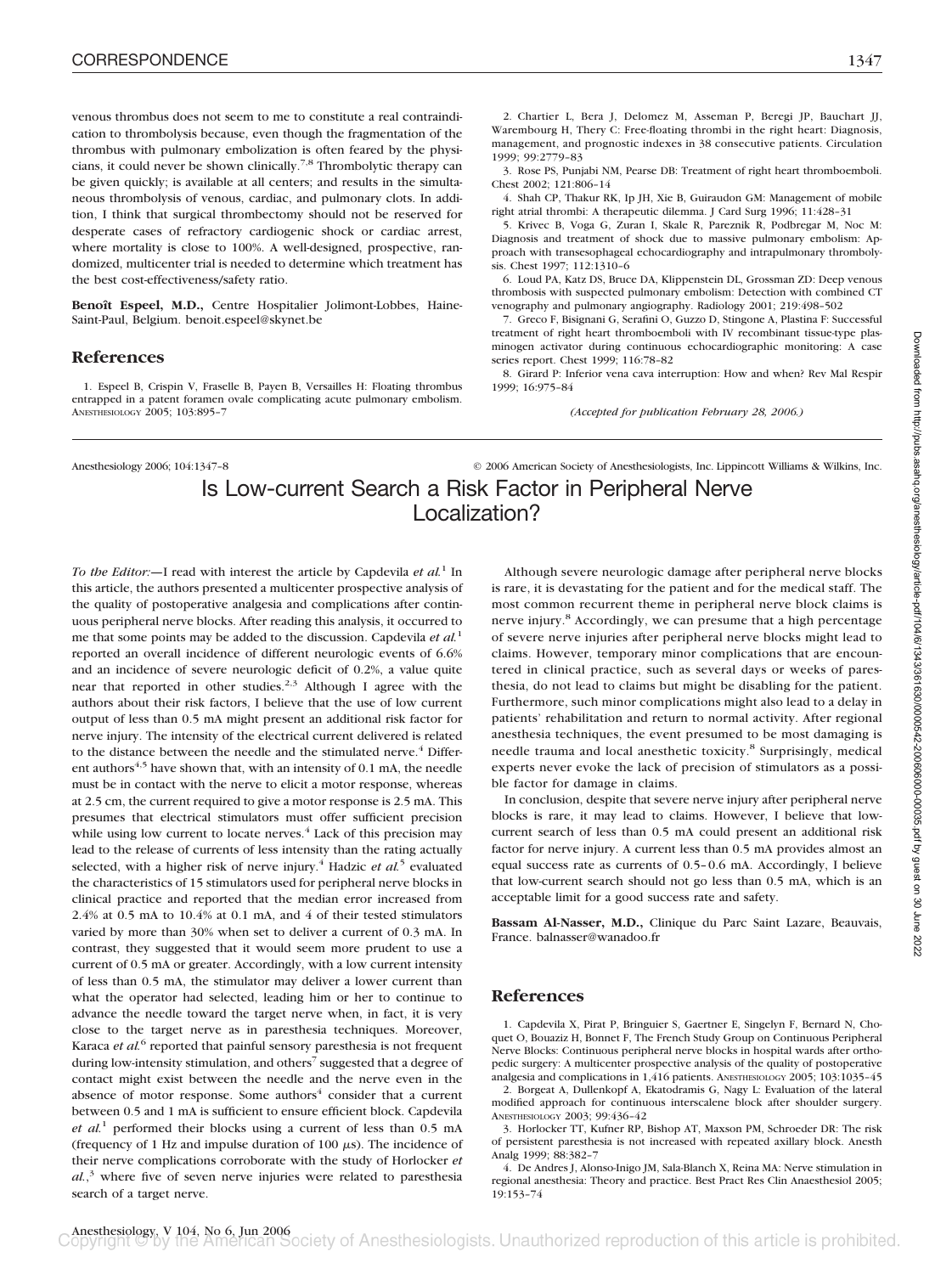5. Hadzic A, Vloka J, Hadzic N, Thys DM, Santos AC: Nerve stimulators used for peripheral nerve blocks vary in their electrical characteristics. ANESTHESIOLOGY 2003; 98:969–74

6. Karaca P, Hadzic A, Yufa M, Vloka JD, Brown AR, Visan A, Sanborn K, Santos AC: Painful paresthesiae are infrequent during brachial plexus localization using low-current peripheral nerve stimulation. Reg Anesth Pain Med 2003; 28:380–3 7. Urmey WF, Stanton J: Inability to consistently elicit a motor response

*In Reply:—*We thank Dr. Al-Nasser for the attentive reading of our article regarding the use of continuous peripheral nerve blocks after orthopedic surgery.<sup>1</sup> We understand and accept some remarks regarding the possible risk of neuropathy for intensities lower than 0.5 mA during the nerve stimulation procedure. Dr. Al-Nasser's concerns, which have already been evoked by Auroy *et al.*,<sup>2</sup> are supported by recent articles reporting that for low-intensity and short-duration nerve stimulation  $(< 0.5$  mA,  $(0.1 \text{ ms})$ , needle-nerve contact can be obtained without any muscle movement<sup>3</sup> or pain. $4$  However, some points must be clarified: Research of a minimal intensity during nerve stimulation was not a part of our study design; all of the studies reported by Al-Nasser were related to single-shot blocks and not continuous peripheral nerve blocks; the authors do not decide, regardless of whether it seems important, that one element or another is a risk factor—rather, the multivariate analysis by logistic regression concludes that; the authors<sup>5,6</sup> who reported the vicinity of nerve and needle tip for values less than 0.5 mA used theoretical biophysics data but did not check their data in clinical practice (ultrasound studies) or in animals; and it was recently reported that signs of nerve inflammation after a peripheral nerve block appeared only after a minimal low-intensity threshold value of  $0.2 \text{ mA}^7$ 

The stimulating current at which a needle is sufficiently close for a successful block but still at a safe distance from the nerve to avoid injury is unknown.<sup>8</sup> In our study, the placement of the needle was considered successful when a specific muscle contraction was obtained at a current output of less than 0.5 mA (1 Hz and impulse duration of 0.1 ms). The current was then gradually decreased until the muscle twitch stopped between 0.4 and 0.2 mA. Nerve stimulation below 0.2 mA was never sought. Intensity of less than 0.5 mA did not seem to be a risk factor. Several elements might explain that: All continuous peripheral nerve blocks were performed by highly trained anesthesiologists following standardized insertion techniques; the nerve stimulators, which delivered the dialed current, were regulated to deliver the actual current; the catheters were inserted for values between 0.2 and 0.5 mA; and there was no motor response for intensity of less than 0.2 mA.

following a sensory paresthesia during interscalene block administration. **ANES-THESIOLOGY** 2002; 96:552–4

8. Lee LA, Domino KB: Complications associated with peripheral nerve blocks: Lessons from the ASA Closed Claims Project. Int Anesthesiol Clin 2005; 43:111–8

*(Accepted for publication February 28, 2006.)*

Anesthesiology 2006; 104:1348 © 2006 American Society of Anesthesiologists, Inc. Lippincott Williams & Wilkins, Inc.

Most importantly, the risk of nerve lesion increases when a physician uses an old nerve stimulator that reports only the theoretical current and not the current actually delivered, which can be lower. If anesthesiologists use this standard of nerve stimulator, they should not set their threshold at 0.5 mA, but invest in a new nerve stimulator to limit the risk of nerve injury.

**Xavier Capdevila, M.D., Ph.D.,\* Olivier Choquet, M.D.,** \*Lapeyronie University Hospital, Montpellier, France. x-capdevila@chu-montpellier.fr

#### **References**

1. Capdevila X, Pirat P, Bringuier S, Gaertner E, Singelyn F, Bernard N, Choquet O, Bouaziz H, Bonnet F, French Study Group on Continuous Peripheral Nerve Blocks: Continuous peripheral nerve blocks in hospital wards after orthopedic surgery: A multicenter prospective analysis of the quality of postoperative analgesia and complications in 1,416 patients. ANESTHESIOLOGY 2005; 103:1035–45

2. Auroy Y, Benhamou D, Bargues L, Ecoffey C, Falissard B, Mercier FJ, Bouaziz H, Samii K: Major complications of regional anesthesia in France: The SOS Regional Anesthesia Hotline Service. ANESTHESIOLOGY 2002; 97:1274–80

3. Urmey WF, Stanton J: Inability to consistently elicit a motor response following sensory paresthesia during interscalene block administration. ANESTHE-SIOLOGY 2002; 96:552–4

4. Karaca P, Hadzic A, Yufa M, Vloka JD, Brown AR, Visan A, Sanborn K, Santos AC: Painful paresthesiae are infrequent during brachial plexus localization using low-current peripheral nerve stimulation. Reg Anesth Pain Med 2003; 28:380–3 5. De Andres J, Alonso-Inigo JM, Sala-Blanch X, Reina MA: Nerve stimulation in

regional anesthesia: Theory and practice. Best Pract Res Clin Anaesthesiol 2005; 19:153–74

6. Hadzic A, Vloka J, Hadzic N, Thys DM, Santos AC: Nerve stimulators used for peripheral nerve blocks vary in their electrical characteristics. ANESTHESIOLOGY 2003; 98:969–74

7. Voelckel WG, Klima G, Krismer AC, Haslinger C, Stadlbauer KH, Wenzel V, von Goedecke A: Signs of inflammation after sciatic nerve block in pigs. Anesth Analg 2005; 101:1844–6

8. Hadzic A: Peripheral nerve stimulators: Cracking the code— one at a time. Reg Anesth Pain Med 2004; 29:185–8

*(Accepted for publication February 28, 2006.)*

Anesthesiology 2006; 104:1348–49 © 2006 American Society of Anesthesiologists, Inc. Lippincott Williams & Wilkins, Inc.

The Treatment Should Not Be Worse Than the Disease

*To the Editor:—*I read with interest the study by Ngan Kee *et al.*<sup>1</sup> They found that a combination of high-dose phenylephrine infusion and rapid crystalloid cohydration virtually eliminated hypotension in women undergoing cesarean delivery during spinal anesthesia. Preventing or treating hypotension in the parturient after spinal anesthesia for cesarean delivery has been the subject of numerous of studies and, as the authors noted, has been referred to as the "Holy Grail" of obstetric anesthesia.<sup>2</sup> However, the incidence of major complications from hypotension, such as myocardial infarction or stroke to the mother, or neonatal acidosis or low Apgar scores in the baby is almost nonexistent. $2,3$  The most common complications from hypotension are nausea and vomiting, which

may be disturbing but are not dangerous.<sup>4</sup> Furthermore, treating hypotension when it does occur is straightforward; it almost always responds to relatively small boluses of either ephedrine or phenylephrine.

I contend that using a phenylephrine infusion to prevent hypotension during routine cesarean delivery is too aggressive and not safe, as the authors suggest.<sup>1</sup> A phenylephrine infusion is not benign. Phenylephrine is a potent vasoconstrictor that can cause reactive hypertension and reflex bradycardia. Indeed, close to 50% of the patients in this study developed hypertension from the phenylephrine. Furthermore, to safely use a phenylephrine infusion, especially in high doses as used in this study, the patient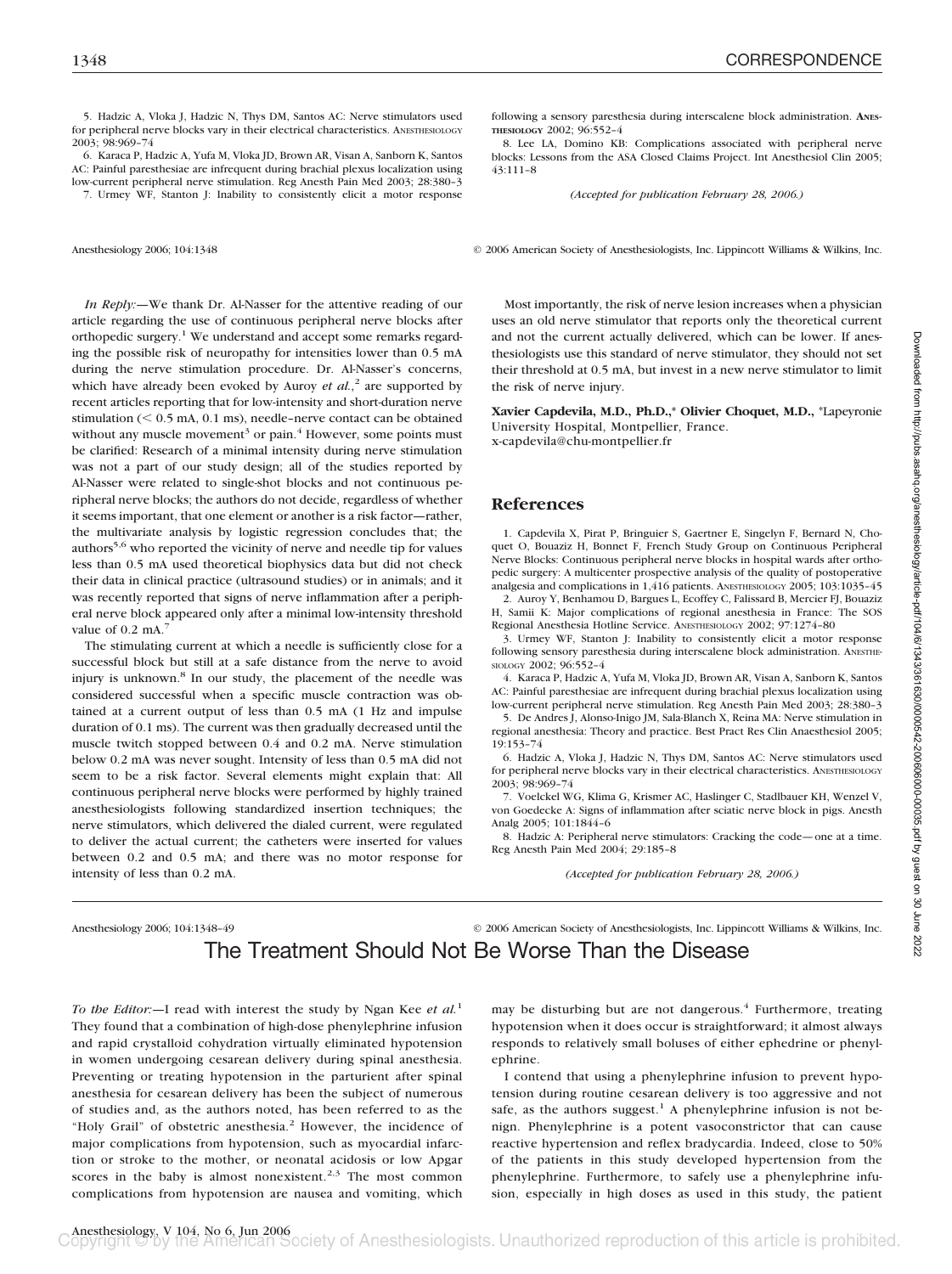should have an indwelling arterial line for continuous blood pressure monitoring. This monitor would be otherwise unnecessary in a healthy parturient. Assessing blood pressure even every minute by an automated blood pressure cuff is simply not sufficient and impractical. Studies to prevent hypotension in parturients are important, but this regimen seems to have risks that outweigh its benefits. The treatment should not be worse than the disease.

**Yaakov Beilin, M.D.,** Mount Sinai School of Medicine of New York University, New York, New York. yaakov.beilin@mountsinai.org

**References**

1. Ngan Kee WD, Khaw KS, Ng FF: Prevention of hypotension during spinal anesthesia for cesarean delivery. ANESTHESIOLOGY 2005; 103:744–50

2. Macarthur A: Solving the problem of spinal-induced hypotension in obstetric anesthesia. Can J Anaesth 2002; 49:536–9

3. Desalu I, Kushimo OT: Is ephedrine infusion more effective at preventing hypotension than traditional prehydration during spinal anaesthesia for caesarean section in African parturients? Int J Obstet Anesth 2005; 14:294–9

4. Juhani TP, Hannele H: Complications during spinal anesthesia for cesarean delivery: A clinical report of one year's experience. Reg Anesth 1993; 18:128–31

*(Accepted for publication February 27, 2006.)*

Anesthesiology 2006; 104:1349 © 2006 American Society of Anesthesiologists, Inc. Lippincott Williams & Wilkins, Inc.

*In Reply:—*Dr. Beilin does not consider the use of phenylephrine infusions to be justified given the "minor" consequences of hypotension during spinal anesthesia for cesarean delivery. We disagree. One should not underestimate the importance of hypotension and its prevention. Dr. Beilin contends that serious adverse effects from hypotension are "almost nonexistent." However, history warns us that major complications can indeed occur when hypotension is inadequately managed.<sup>1</sup> Dr. Beilin cited several articles<sup>2-4</sup> to support his contention, but careful reading of these reveals somewhat different messages. Macarthur<sup>2</sup> reported that "several reviews of maternal anesthetic deaths identified inadequately treated maternal hypotension as the major source of spinal anesthesia's morbidity and mortality." Desalu and Kushimo<sup>3</sup> attributed low Apgar scores in some neonates in their study to relatively long durations of hypotension and stated that hypotension should be avoided in pregnant patients. Juhani and Hannele<sup>4</sup> emphasized the high incidence of minor complications and recommended that "hypotensive periods should be prevented." Surprisingly, Dr. Beilin suggests that hypotension is not associated with neonatal acidosis or low Apgar scores. Datta *et al.*<sup>5</sup> showed just such an association more than 20 yr ago. More recently, concern has been expressed that spinal anesthesia depresses fetal pH and base excess.<sup>6</sup> We believe the most important cause of this is hypotension and the way that it is treated. $7$ 

Dr. Beilin trivializes the seriousness of nausea and vomiting. Nausea and vomiting can cause significant distress to the patient and can interfere with surgery.8 We regard its prevention as an important clinical indicator of quality of care. Examination of closed claims has emphasized the prominence of "minor" injuries including emotional distress in obstetric anesthesia cases,<sup>9</sup> and thus, there may also be medicolegal implications. Pulmonary aspiration has occurred;<sup>9</sup> that's pretty dangerous.

Dr. Beilin describes treatment of hypotension as "straightforward." The large volume of research dedicated to this subject argues otherwise. There remain major controversies over the choice, dose, timing, and methods of administration of vasopressors and fluids. Dr. Beilin implies that it is sufficient to wait for hypotension to occur and then treat it with small boluses of ephedrine. It was the inadequacy of this very approach that several years ago stimulated us to direct research toward finding a better way.10

We make no excuses for our aggressive approach to the prevention of hypotension. Our work indicates that this provides the best outcomes for mother and baby.<sup>11</sup> Although, as stated in our article, we do advocate some caution with phenylephrine infusions because of the potential for blood pressure to transiently increase above baseline, we disagree that use of direct intraarterial blood pressure monitoring is necessary when using this technique in healthy patients. From our experience<sup>11-15</sup> of many years of using infusions of  $\alpha$  agonists in many hundreds of patients, we have found measurement of noninvasive blood pressure every minute until delivery together with continuous monitoring of heart rate to be quite sufficient and, contrary to Dr. Beilin's opinion, quite practical. We have not found small transient increases in blood pressure and relative slowing of maternal heart rate to be harmful. Arguably, this is a safer

physiologic state than profound vasodilation with marked tachycardia, the likely alternative. Furthermore, in clinical practice, with continuous heart rate monitoring and the freedom to titrate the phenylephrine infusion without the strict constraints of a study protocol, hypertension is less of a problem.

No treatment is perfect. But make not the mistake of underestimating the disease.

**Warwick D. Ngan Kee, M.B.Ch.B., M.D., F.A.N.Z.C.A., F.H.K.A.M.,\* Kim S. Khaw, M.B.B.S., F.R.C.A., F.H.K.A.M., Floria F. Ng, R.N., B.A.Sc.** \*The Chinese University of Hong Kong, Prince of Wales Hospital, Shatin, Hong Kong, China. warwick@cuhk.edu.hk

#### **References**

Anesthesiology, V 104, No 6, Jun 2006<br> **Copyright** C by the American Society of Anesthesiologists. Unauthorized reproduction of this article is prohibited.

1. Holmes F: The supine hypotensive syndrome: Its importance to the anaesthetist. Anaesthesia 1960; 15:298–306

2. Macarthur A: Solving the problem of spinal-induced hypotension in obstetric anesthesia. Can J Anesth 2002; 49:536–9

3. Desalu I, Kushimo OT: Is ephedrine infusion more effective at preventing hypotension than traditional prehydration during spinal anaesthesia for caesarean section in African parturients? Int J Obstet Anesth 2005; 14:294–9

4. Juhani TP, Hannele H: Complications during spinal anesthesia for cesarean delivery: A clinical report of one year's experience. Reg Anesth 1993; 18:128–31

5. Datta S, Alper MH, Ostheimer GW, Weiss JB: Method of ephedrine administration and nausea and hypotension during spinal anesthesia for cesarean section. ANESTHESIOLOGY 1982; 56:68–70

6. Reynolds F, Seed PT: Anaesthesia for caesarean section and neonatal acidbase status: A meta-analysis. Anaesthesia 2005; 60:636–53

7. Ngan Kee WD, Lee A: Multivariate analysis of factors associated with umbilical arterial pH and standard base excess after caesarean section under spinal anaesthesia. Anaesthesia 2003; 58:125–30

8. Balki M, Carvalho JCA: Intraoperative nausea and vomiting during cesarean section under regional anesthesia. Int J Obstet Anesth 2005; 14:230–41

9. Chadwick HS: An analysis of obstetric anesthesia cases from the American Society of Anesthesiologists Closed Claims Project database. Int J Obstet Anesth 1996; 5:258–63

10. Ngan Kee WD, Khaw KS, Lee BB, Lau TK, Gin T: A dose-response study of prophylactic intravenous ephedrine for the prevention of hypotension during spinal anesthesia for cesarean delivery. Anesth Analg 2000; 90:1390–5

11. Ngan Kee WD, Khaw KS, Ng FF: Comparison of phenylephrine infusion regimens for maintaining maternal blood pressure during spinal anaesthesia for caesarean section. Br J Anaesth 2004; 92:469–74

12. Ngan Kee WD, Lau TK, Khaw KS, Lee BB: Comparison of metaraminol and ephedrine infusions for maintaining arterial pressure during spinal anesthesia for elective cesarean section. ANESTHESIOLOGY 2001; 95:307–13

13. Ngan Kee WD, Khaw KS, Lee BB, Wong MMS, Ng FF: Metaraminol infusion for maintenance of arterial pressure during spinal anesthesia for cesarean delivery: The effect of a crystalloid bolus. Anesth Analg 2001; 93:703–8

14. Ngan Kee WD, Khaw KS, Lee BB, Ng FF, Wong MMS: A randomized controlled study of colloid preload before spinal anaesthesia for caesarean section. Br J Anaesth 2001; 87:772–4

15. Ngan Kee WD, Khaw KS, Ng FF, Lee BB: Prophylactic phenylephrine infusion for the prevention of hypotension during spinal anesthesia for cesarean delivery. Anesth Analg 2004; 98:815–21

#### *(Accepted for publication February 27, 2006.)*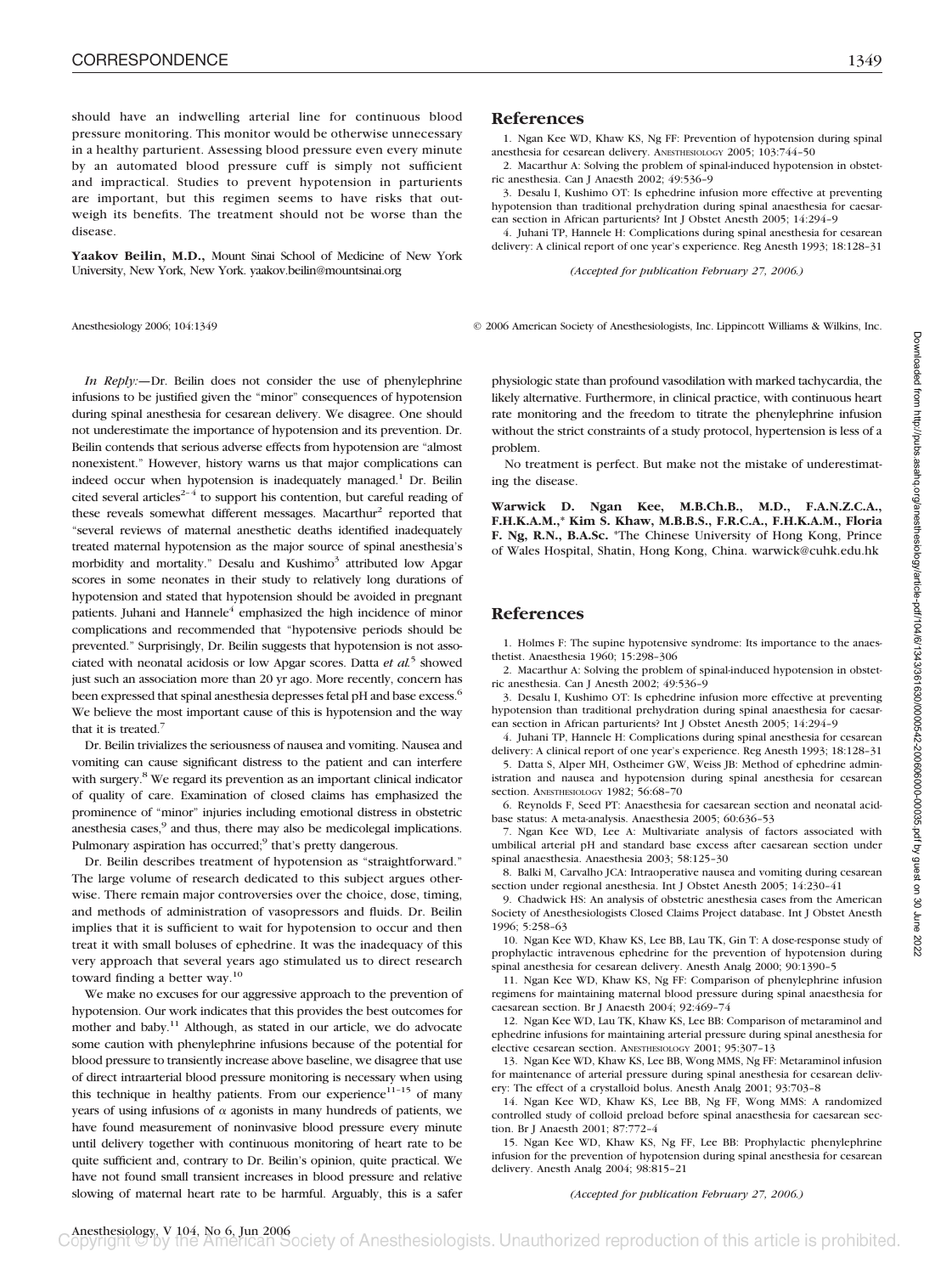Anesthesiology 2006; 104:1350 © 2006 American Society of Anesthesiologists, Inc. Lippincott Williams & Wilkins, Inc.

## Better Methods for Meta-analysis Available

*To the Editor:—*Recently, Wu *et al.*<sup>1</sup> published a systematic review comparing the treatment of postoperative pain by intravenous patient-controlled analgesia (PCA) *versus* epidural analgesia—either patient-controlled epidural analgesia (PCEA) or continuous infusion epidural analgesia (CEI), usually with a local anesthetic–opioid mixture. The literature search discovered 50 articles. Using visual analog scale measurements of pain as the primary outcome, the meta-analysis used a fixed effect analysis of variance (ANOVA) to compare the treatment groups—PCA *versus* PCEA and CEI. The average visual analog scale values for all data (mean  $\pm$ SD) were  $3.2 \pm 1.6$  *versus*  $2.1 \pm 1.3$ ; this difference favoring PCEA and CEI was declared statistically significant at  $P \leq 0.001$ .

The authors specially limited their literature search to the English language, but some non-English research reports otherwise qualifying for inclusion were incidentally identified. The authors report that inclusion of five such studies would not have changed the metaanalytic results. Current recommendations for performance of systematic reviews specifically discourage exclusion—without good reason—of publications in languages other than English. $^2$  Empirical research has shown that under some circumstances, trials not published in English demonstrated statistically significant results less often<sup>3</sup>; other research on language bias in systematic reviews concluded that exclusion of non-English language trials had shown unpredictable consequences on the summary statistics of a meta-analysis.<sup>4</sup> The authors report no reasons for limiting their literature search to the English language. They should reconsider their exclusion of trials in other languages.

The numbers of patients reported in the 50 trials were 1,625 (PCEA and CEI) and 1,583 (PCA), whereas the numbers of observations included in the ANOVA of overall data were 7,744 (PCEA and CEI) and 7,666 (PCA). This difference in the number of observations *versus* the number of patients is the consequence of including visual analog scale scores obtained at multiple times in each patient. These multiple observations in each patient are not considered independent variables. The inclusion of multiple observations has been denoted as a "unit of analysis" error.<sup>5</sup> The likely consequence of a unit of analysis error is a spurious precision in the calculation of SD. The authors should restrict their meta-analysis to the observations obtained independently; this can be done simply by dropping all analyses using "overall" and "all" data in table  $2<sup>1</sup>$ 

The authors chose ANOVA as the statistical method for comparing PCEA and CEI *versus* PCA. ANOVA is a method for hypothesis testing. The main emphasis in a systematic review is the effect measure. The effect measure is a single number that contrasts the treatments; statistically, this is parameter estimation, not hypothesis testing. Because the visual analog scale score may be considered approximately a continuous variable, the relevant effect measure is the difference in mean

values—also known as the weighted mean difference.<sup>6</sup> By contrast, the ANOVA results presented show the mean values for each treatment group. The meta-analysis should be redone using the weighted mean difference effect measure. The calculation of a summary effect measure is accompanied by statistical tests of heterogeneity. The identification of heterogeneity may encourage the use of a different statistical model, the random effects model. The fixed effect ANOVA reported in this study does not allow identification of heterogeneity among the 50 studies. Finally, with the use of an effect measure, the results should be presented in a Forest plot.<sup>7</sup> This allows the inspection of the effect measure for each individual trial as well as the summary value of the effect measure; heterogeneity may become more easily recognizable. The Forest plot also makes clear the statistical significance of both the individual studies and the summary effect measure. For a weighted mean difference effect measure, if the lower and upper boundaries of the 95% confidence interval do not bound the zero value, the estimate of the effect measure is declared to be statistically significant.

Although this systematic review was not created for the Cochrane Collaboration, the methods for systematic reviews and meta-analysis presented in their publications provide a rigorous guide for this research.<sup>8</sup> The authors should reconsider several of their experimental methods that may have produced biased inferences. It is possible and to be desired that the conclusions of a revised systematic review will be unchanged from the current version.

**Nathan L. Pace, M.D., M.Stat.,** University of Utah, Salt Lake City, Utah. n.l.pace@utah.edu

#### **References**

1. Wu C, Cohen S, Richman J, Rowlingson A, Courpas G, Cheung K, Lin E, Liu S: Efficacy of postoperative patient-controlled and continuous infusion epidural analgesia *versus* intravenous patient-controlled analgesia with opioids: A metaanalysis. ANESTHESIOLOGY 2005; 103:1079–88

2. Locating and selecting studies, Cochrane Handbook for Systematic Reviews of Interventions 4.2.5 [updated May 2005]. Edited by Higgins J, Green S. Chichester, United Kingdom, John Wiley & Sons, 2005, section 5

3. Egger M, Zellweger-Zahner T, Schneider M, Junker C, Lengeler C, Antes G: Language bias in randomised controlled trials published in English and German. Lancet 1997; 350:326–9

4. Juni P, Holenstein F, Sterne J, Bartlett C, Egger M: Direction and impact of language bias in meta-analyses of controlled trials: Empirical study. Int J Epidemiol 2002; 31:115–23

5. Repeated observations on participants, Cochrane Handbook for Systematic Reviews of Interventions 4.2.5 [updated May 2005]. Edited by Higgins J, Green S. Chichester, United Kingdom, John Wiley & Sons, 2005, section 8.3.3

6. Effect measures for continuous outcomes, Cochrane Handbook for Systematic Reviews of Interventions 4.2.5 [updated May 2005]. Edited by Higgins J, Green S. Chichester, United Kingdom, John Wiley & Sons, 2005, section 8.2.2

7. Presenting, illustrating, and tabulating results, Cochrane Handbook for Systematic Reviews of Interventions 4.2.5 [updated May 2005]. Edited by Higgins J, Green S. Chichester, United Kingdom, John Wiley & Sons, 2005, section 8.9

8. Higgins J, Green S: Cochrane Handbook for Systematic Reviews of Interventions 4.2.5 [updated May 2005]. The Cochrane Library, Issue 3, 2005. Chichester, United Kingdom, John Wiley & Sons, 2005

*(Accepted for publication March 10, 2006.)*

David C. Warltier, M.D., Ph.D., acted as Handling Editor for this correspondence. The above letter was sent to the authors of the referenced article. The authors did not feel that a response was required. —David C. Warltier, Section Editor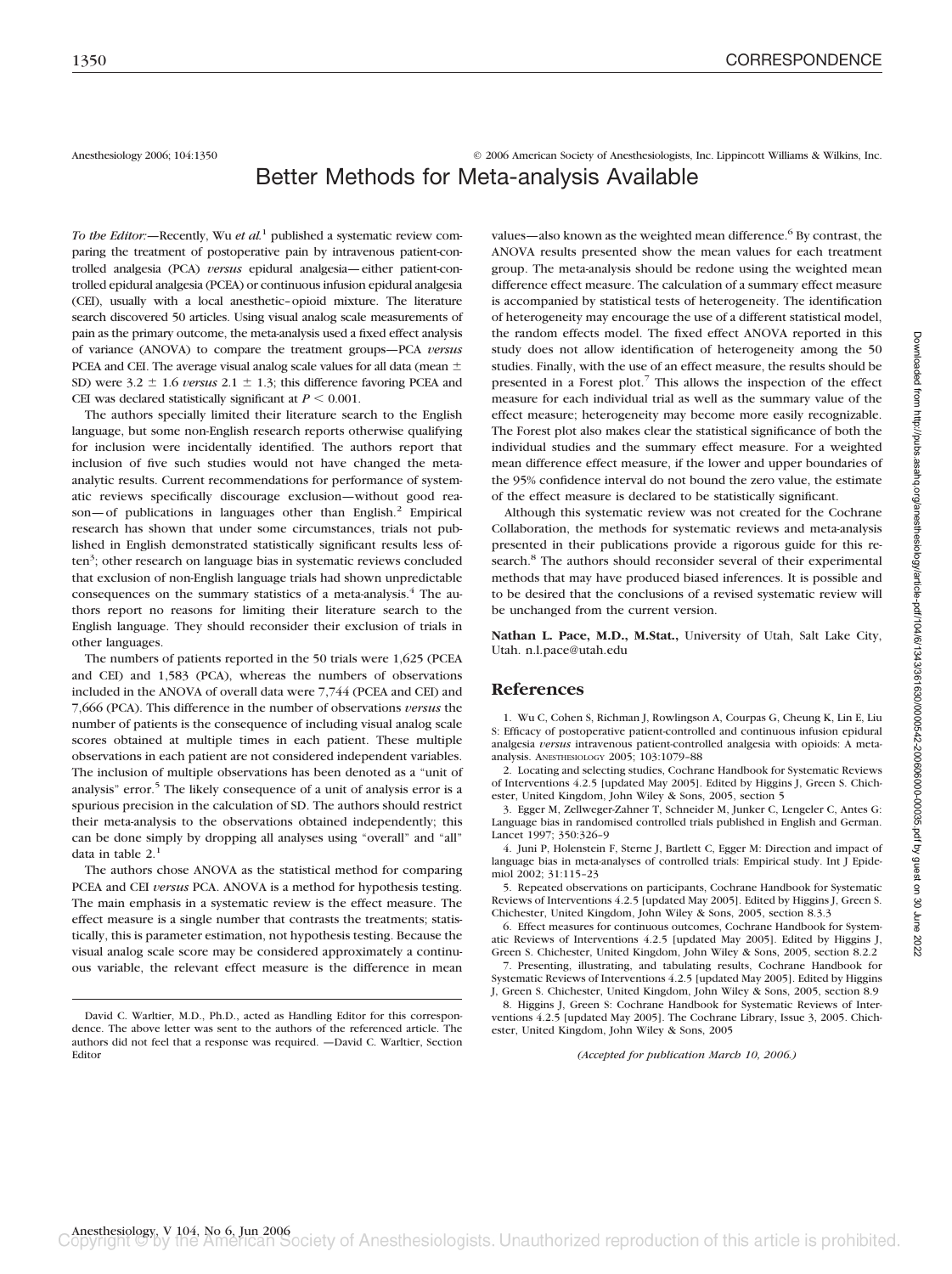Anesthesiology 2006; 104:1351 © 2006 American Society of Anesthesiologists, Inc. Lippincott Williams & Wilkins, Inc. Another Cause for Ventilator Failure

*To the Editor:—*Recently, a 44-yr-old woman came to the operating room for the resection of a liver mass. After induction of general anesthesia, her trachea was intubated, and the patient was placed on mechanical ventilation using a previously checked Draeger Fabius GS anesthesia machine (Draeger Medical Inc., Telford, PA). There were no problems with mechanical ventilation. Approximately 10 min later, the mechanical ventilator stopped working, and the anesthesia machine monitor display reported a ventilator failure. We continued to ventilate the patient using manual ventilation.

In looking for the cause of the ventilator failure, we found a plastic cap lodged under the lower rim of the mechanical ventilator piston (fig. 1). Although it is possible for this cap to have entered the ventilator housing before the start of the case, we hypothesize that the cap rolled under the lower rim sometime after the institution of mechanical ventilation.

The Draeger Fabius GS anesthesia machine mechanical ventilator is housed within a see-through compartment that can be opened by simply swinging it out. This creates an entry route for objects to fall into the ventilator compartment. The ventilator operates using a piston driven by a motor and ball-screw arrangement. A light-activated position sensor on the ventilator signals the control board when the piston has reached its lower limit. When this does not occur, the zeroing position is invalid, and the ventilator will not work. This is known as error code V002 in the Draeger Fabius GS reporting nomenclature.

There is no mechanism to lock the ventilator compartment in the closed position. Furthermore, the auxiliary oxygen source is mounted on the swing-out door. Therefore, the compartment is easily opened under a variety circumstances, such as pulling on oxygen tubing connected to the auxiliary source.

Small objects, particularly plastic caps, are ubiquitous in the operating room. The upper shelf edge in the Draeger Fabius GS lies just above

Support was provided solely from institutional and/or departmental sources.

the opening created when the ventilator compartment is swung out. **Fig. 1. Plastic cap under the mechanical ventilator piston.**

One can easily envision how small objects can find their way into this chamber. After discussing the case with our biomedical engineers, they reported that they have previously retrieved a few small objects from these ventilator compartments.

Considering the importance of mechanical ventilation in an anesthesia machine, equipment manufacturers must find a way to prevent these incidents. It is ironic that such an expensive and vital piece of equipment can be totally disabled by a simple plastic cap.

**Rafael A. Ortega, M.D.,\* Bruce Vrooman, M.D., Rania Hito, M.S.** \*Boston University Medical Center, Boston, Massachusetts. rortega@bu.edu

*(Accepted for publication December 21, 2005.)*

Anesthesiology 2006; 104:1351–2 © 2006 American Society of Anesthesiologists, Inc. Lippincott Williams & Wilkins, Inc.

Shoulder Restraints as a Potential Cause for Stretch Neuropathies: Biomechanical Support for the Impact of Shoulder Girdle Depression and Arm Abduction on Nerve Strain

*To the Editor:—*Stretch-induced neuropathies of the brachial plexus and median nerve are the second most prevalent perioperative neuropathies. In 2002, we demonstrated that movements that elongate the nerve bedding, such as shoulder girdle depression and wrist extension, significantly reduce the available range of elbow extension in healthy subjects in a brachial plexus tension test position.<sup>1</sup> Although an increase in strain in the brachial plexus and median nerve was the most plausible explanation, we could only speculate that this was the underlying mechanism for the reduced range of motion.

Because shoulder girdle depression and abduction of the arm greater than 90° have been associated with stretch-induced perioperative neuropathies, we measured strain in the median nerve in three em-

Support was provided solely from institutional and/or departmental sources.

balmed undisturbed male cadavers in four different arm positions: arm by the side, without shoulder girdle depression (1, reference position) and with shoulder girdle depression (2), and in 90° arm abduction without depression (3) and with depression of the shoulder girdle (4). Because insertion of strain gauges in the brachial plexus requires excision of several structures that may alter nerve biomechanics, we decided to insert miniature linear displacement transducers (Differential variable reluctance transducers; Microstrain, Burlington, VT) into the median nerve at the level of the humerus and also just proximal to the carpal tunnel where the nerve runs relatively superficially. Mean values representing the change in strain relative to the strain in the reference position are reported. Because there is at least mild tension in a peripheral nerve in most positions, the strain gauges were inserted with the nerve under some tension. Therefore, it was impossible to calculate absolute strain values. Electrogoniometers (Biometrics, Black-

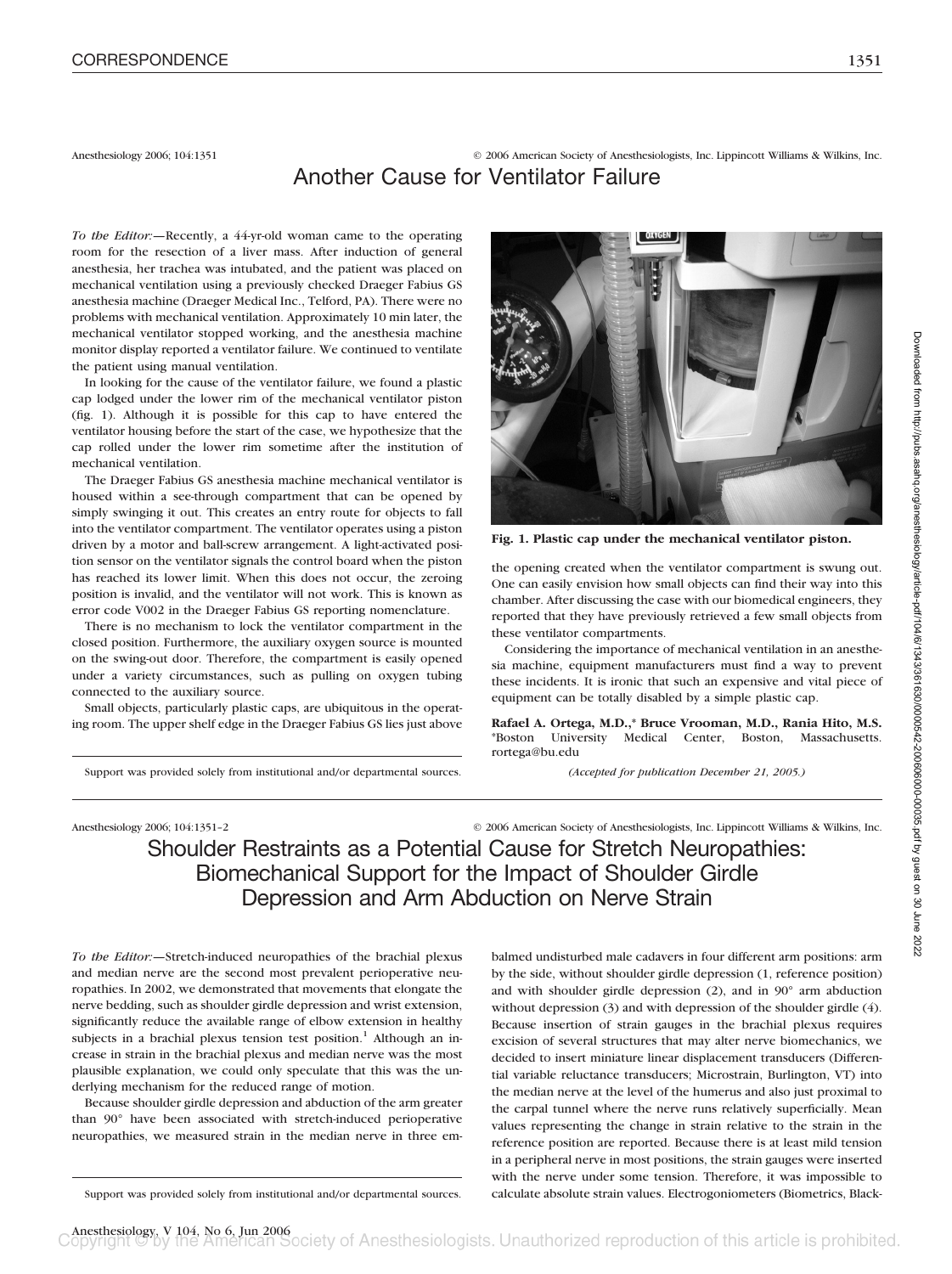

**Fig. 1. Increase in strain in the median nerve at the level of the humerus (**Œ**) and wrist () in four different arm positions: with and without abduction of the arm, and with and without depression of the shoulder girdle. In all four positions, the elbow** was maintained in extension (170°). RP = reference position; **SiRP strain in the median nerve in the reference position (anatomical position).**

wood, Gwent, United Kingdom) were used to guarantee that the position of the elbow was maintained at 170° extension throughout the experiment and the wrist in a neutral position (180°). The mean available depression, measured at the acromion, equaled 17 mm when the arm was by the side and 10 mm with the arm abducted. Excursion of the median nerve in relation to its surrounding structures was measured at both sites during arm abduction. A digital caliper was used. The Anatomy Ethics Committee of the School of Biomedical Sciences of The University of Queensland, Brisbane, Australia, approved the study.

Figure 1 demonstrates the increase in strain in the different positions. As anticipated, strain in the proximal part of the median nerve increased with shoulder girdle depression, both with the arm by the side  $(+1.2%)$  and with the arm abducted  $(+1.0%)$ . In addition, an increase in strain in the median nerve at the level of the wrist could be observed in one cadaver  $(+0.6%)$ . In all cadavers, arm abduction resulted in a large increase in nerve strain at the level of the humerus  $(+3.1%)$  and a relatively large increase at the level of the wrist  $(+1.4%)$ . This substantial increase was to our surprise as we allowed the physiologically coupled movement of shoulder girdle elevation to occur during arm abduction. It also demonstrated that strain is transmitted well beyond the site at which the nerve bedding is elongated. Abduction of the arm resulted in a proximal excursion of the median nerve of 11.8 mm at the humerus. The nerve movement at the wrist was too small to quantify.

It is well documented that strain may impair several processes, such as microcirculation, axonal transport, and nerve conduction. Animal models have demonstrated that 5–10% elongation results in impaired blood flow.<sup>2</sup> At 11% strain, axonal transport is inhibited,<sup>3</sup> and the amplitude of the action potential is reduced by 70% after a 1-h sustained elongation of  $6\%$ .<sup>4</sup> There is only indirect evidence, but it is to be expected that even lower strain values can affect these processes when blood pressures are reduced. Hypotension occurs frequently during anesthesia and surgery.

Although there is evidence that the magnitude of nerve strain obtained in cadaveric experiments is meaningful,<sup>5</sup> extrapolation of these values should be made with caution. Our findings may be an underestimation of the true strain increase because the available range of shoulder girdle depression was limited as a result of embalmment. In addition, the increase in tension in the brachial plexus with shoulder girdle depression is probably larger than the increase we recorded at the level of the humerus. There is ample evidence that the largest increase in strain occurs nearest the site of nerve bed elongation.<sup>6</sup> Finally, it is important to realize that the reported strain measures are increases in strain, not absolute values. Because the strain in the reference position to which values were normalized was not zero, absolute strain values are higher than the reported increases. Therefore, the cumulative strain recorded in this experiment may be of a magnitude that impairs microcirculation, axonal transport, and nerve conduction.

The findings of this study provide experimental support for the experientially based recommendations regarding positioning in anesthesia and surgery. It supports the guidelines to minimize the use of shoulder restraints and to monitor the position of the shoulder girdle rigorously if restraints must be used. However, because we observed a substantial increase in strain with 90° abduction, the recommendation to not exceed 90° abduction may even have to be adjusted to a more conservative guideline to further limit the occurrence of stretched-induced perioperative neuropathies. However, the substantial increase in strain associated with movements that are well within physiologic ranges and the fact that strain is transmitted well beyond the site of nerve bed elongation strengthen our previous statement that even when the positioning of all upper limb joints is carefully considered, complete prevention of perioperative neuropathy seems almost inconceivable.<sup>1</sup>

**Michel W. Coppieters, P.T., Ph.D.,** School of Health and Rehabilitation Sciences, The University of Queensland, Brisbane, Australia. m.coppieters@uq.edu.au

#### **References**

1. Coppieters MW, Van de Velde M, Stappaerts KH: Positioning in anesthesiology: Toward a better understanding of stretch-induced perioperative neuropathies. ANESTHESIOLOGY 2002; 97:75–81

2. Lundborg G, Rydevik B: Effects of stretching the tibial nerve of the rabbit. J Bone Joint Surg [Br] 1973; 55:390–401

3. Dahlin LB, McLean WG: Effects of graded experimental compression on slow and fast axonal transport in rabbit vagus nerve. J Neurol Sci 1986; 72:19–30

4. Wall EJ, Massie JB, Kwan MK, Rydevik BL, Myers RR, Garfin SR: Experimental stretch neuropathy: Changes in nerve conduction under tension. J Bone Joint Surg [Br] 1992; 74:126–9

5. Kleinrensink GJ, Stoeckart R, Vleeming A, Snijders CJ, Mulder PG, van Wingerden JP: Peripheral nerve tension due to joint motion: A comparison between embalmed and unembalmed human bodies. Clin Biomech 1995; 10: 235–9

6. Wright TW, Glowczewskie F, Cowin D, Wheeler DL: Ulnar nerve excursion and strain at the elbow and wrist associated with upper extremity motion. J Hand Surg [Am] 2001; 26:655–62

*(Accepted for publication January 25, 2006.)*

Anesthesiology 2006; 104:1352–3 © 2006 American Society of Anesthesiologists, Inc. Lippincott Williams & Wilkins, Inc. Lidocaine Lollipop for Awake Fiberoptic Bronchoscopy

*To the Editor:—*Numerous techniques and maneuvers have been described to anesthetize the upper airway in preparation for awake

tracheal intubation, notably the nerve block techniques to the superior laryngeal or the glossopharyngeal nerves as well as the topical application of a local anesthetic, in the form of a gel, spray, or inhaler.<sup>1</sup> The current report describes the efficacy of a lollipop containing 150 mg Support was provided solely from institutional and/or departmental sources. lidocaine HCl for providing upper airway analgesia for patients under-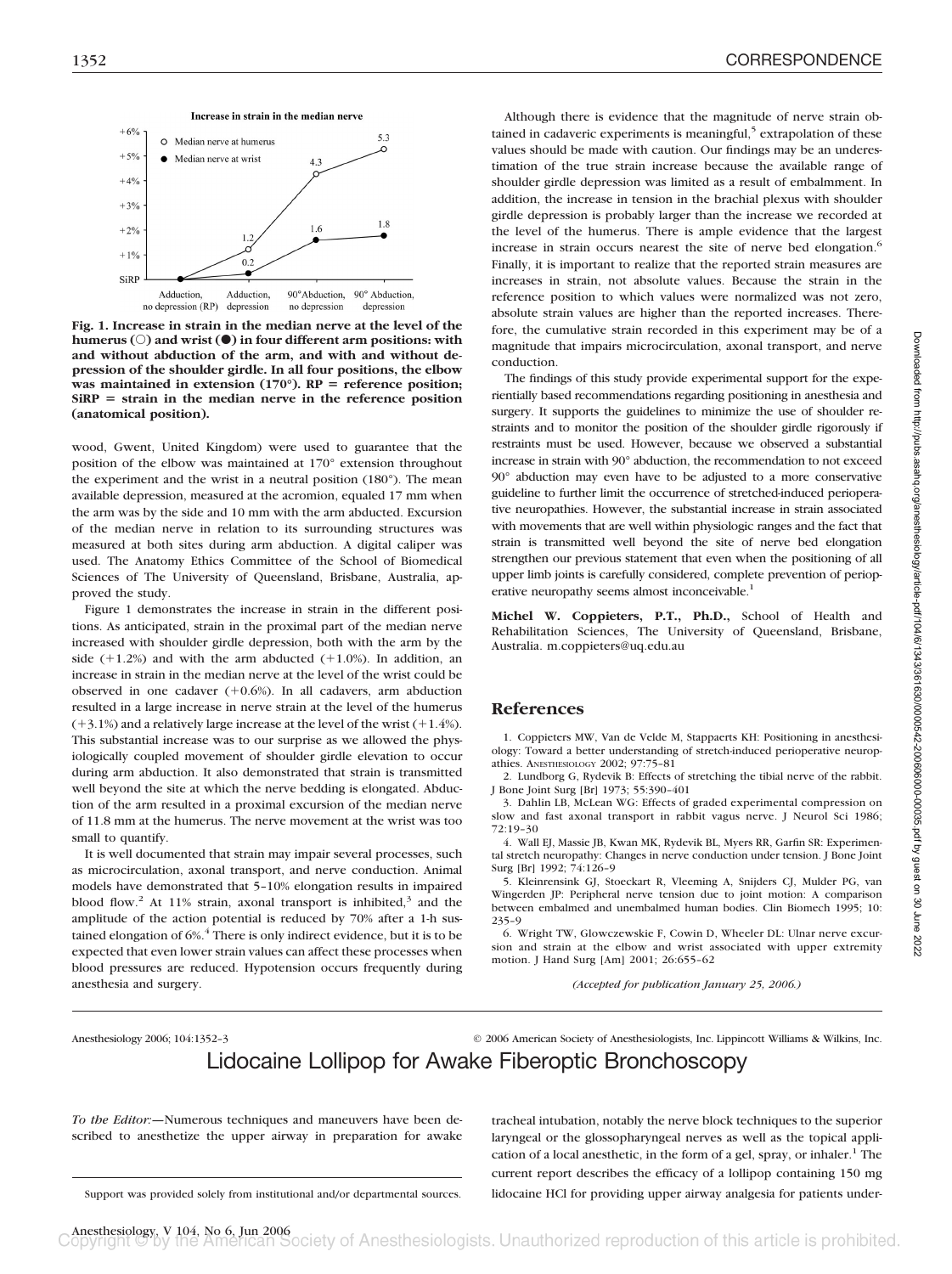going awake fiberoptic bronchoscope (FOB) tracheal intubation or direct laryngoscopy.

After extensive search through Medline and multiple other databases about the stability of lidocaine HCl salt, a lidocaine lollipop (LL) was developed in collaboration with the pharmacy at the American University of Beirut. Fifty grams of white sugar was heated until liquefied; an equal amount of maple golden syrup was slowly added. For each lollipop, 3 ml of this mixture was poured into a small cylindrical container, to which 150 mg lidocaine HCl salt was added and stirred. As the temperature cooled down and before the mixture solidified, a small plastic stick was plunged at one end for holding the LL. The ready-to-use LL was then labeled and stored in a refrigerator.

The protocol used was approved by the internal review board, and informed consent was obtained from all participants. Exclusion criteria consisted of any history of allergic reaction to local anesthetics, diabetes, or risk for aspiration of gastric contents. All participants had noninvasive serial blood pressure measurements, pulse oximetry, and continuous electrocardiographic monitoring. A total of 45 patients aged 25–78 yr, with American Society of Anesthesiologists physical status I–III, scheduled to undergo elective surgery and requiring general anesthesia and tracheal intubation were recruited. Premedication consisted of 5 mg oral diazepam and 0.2 mg intramuscular glycopyrrolate. All patients were given the LL on arrival to the holding area. The LL was easily consumed by all patients in 8 –17 min. Its taste was described as good in more than 80% of patients and acceptable in the remaining participants. The onset of analgesia as depicted by sensation of tongue numbness was reported within 1–2 min.

After finishing the whole LL, and without any additional sedatives, patients were transferred to the operating room. Thirty of the 45 patients underwent awake FOB intubation. A single anesthesiologist introduced a No. 80 Berman intubating oral airway, advanced the FOB (3.8 mm Olympus LF2; Olympus Corporation, Lake Sweeney, NY) to the level of the vocal cords, and injected 2 ml lidocaine HCl, 2%, *via* the working channel to anesthetize the vocal cords and the trachea. The FOB was then advanced into the trachea, and the endotracheal tube was slid over the insertion cord of the FOB into the trachea.

In case of inability to perform FOB-guided intubation, 1 mg midazolam and 1 µg/kg fentanyl were administered intravenously, and then the FOB intubation was reattempted.

Tracheal intubation using the FOB was easily performed in 93.4% of

patients with minimal or no discomfort, with no associated hemodynamic changes, and without the need for additional sedation. Furthermore, the incidence of gagging and discomfort that warranted additional sedation was observed in only 6.7% of patients, as compared with the reported 9.5% for topical analgesia, 10.5% for nerve block techniques, $2$  or 8% for combined nerve block and topical anesthesia techniques. $3$ 

In the remaining 15 patients, an awake direct laryngoscopy in an attempt to visualize the vocal cords was performed. General anesthesia was then administered whether direct laryngoscopy and vocal cord visualization were successful or not. The incidence of gagging and failure of direct rigid laryngoscopy was significantly higher than that observed during FOB (46.7% *vs.* 6.7%, respectively). This may be due to the higher number of pressure receptors recruited during awake direct laryngoscopy than during the awake FOB-aided intubation.

In conclusion, the LL containing 150 mg lidocaine may provide a simple, noninvasive, hands-free, effective technique for awake FOBaided tracheal intubation. The observed effectiveness of the LL technique could be explained by the continuous release of lidocaine from sucking the LL, in addition to swallowing of the saliva mixed with the local anesthetic. This allows for the homogenous spread of the local anesthetic, not only to the mucosa of the oropharynx, but also to the posterior third of the tongue, the area that contains the deep pressure receptors responsible for the gag reflex.<sup>1</sup>

**Chakib M. Ayoub, M.D., M.B.A.,\* Anis S. Baraka, M.D., F.R.C.A.** \*American University of Beirut Medical Center, Beirut, Lebanon. chakib.ayoub@aub.edu.lb

#### **References**

1. Sanchez A, Trivedi NS, Morrison DE: Preparation of the patient for awake intubation, Airway Management: Principles and Practice. Edited by Benumof JL. St. Louis, Mosby, 1996, pp 159 – 82

2. Reasoner DK, Warner DS, Todd MM, Hunt SW, Kirchner J: A comparison of anesthetic techniques for awake intubation in neurosurgical patients. J Neurosurg Anesthesiol 1995; 7:94–9

3. Gotta AW, Sullivan CA: Anaesthesia of the upper airway using topical anaesthetic and superior laryngeal nerve block. Br J Anaesth 1981; 53:1055–8

*(Accepted for publication January 25, 2006.)*

### Anesthesiology 2006; 104:1353–4 © 2006 American Society of Anesthesiologists, Inc. Lippincott Williams & Wilkins, Inc. Perinatal Diagnosis of Malignant Hyperthermia Susceptibility

*To the Editor:—*The presymptomatic diagnosis of malignant hyperthermia (MH) susceptibility is based on the *in vitro* contracture test in Europe and the caffeine–halothane contracture test in North America. Both tests are invasive in requiring an open muscle biopsy undertaken in a specialized center. There are 23 MH investigation centers in Europe, but testing facilities are limited to only  $6$  centers in the United States.<sup>1,2</sup>

The locus of the ryanodine receptor of skeletal muscle on chromosomes 19q 13.1 has been shown to link to MH, and several mutations have been identified on this gene.<sup>3</sup> Molecular genetic diagnosis of MH susceptibility in persons from MH families with identified mutations in the ryanodine receptor gene has recently been introduced.<sup>1,4</sup>

A 29-yr-old woman contacted our MH investigation unit to be tested for MH susceptibility. Being pregnant, she was concerned about a possible cesarean delivery because she had a history of a clinical MH episode. She underwent adenotomy as a 6-yr-old child in 1982. The clinical and laboratory findings on the clinical grading scale for MH episodes ranked the episode in the highest category.<sup>5</sup>

The child was discharged without permanent sequelae on the 11th postoperative day. In 1986, MH testing became available in Switzerland, and an open muscle biopsy and *in vitro* contracture test were performed on her parents rather than on the child, because she did not consent to being tested. Although the father was MH negative, the mother was MH susceptible. As part of our research program, the frozen muscle biopsy of the mother was subsequently investigated for MH-associated mutations in the ryanodine receptor gene. Mutation G2434R, known to be causative for MH, was identified. Therefore, the patient contacting our center was tested for this mutation and found to be carrier of G2434R. She agreed to have the umbilical blood of her baby taken at labor, to have the newborn assessed for MH susceptibility. Vaginal delivery was uneventful, with the mother receiving lumbar epidural analgesia with 0.12% ropivacaine and 2 µg/ml fentanyl. Umbilical cord blood was collected in an EDTA tube and sent to the Swiss MH investigation unit. DNA was automatically extracted using the MagNA Pure DNA isolation kit I (Roche Diagnostics, Rotkreuz, Switzerland). Exon 45 of Support was provided solely from institutional and/or departmental sources. the ryanodine receptor gene was amplified by polymerase chain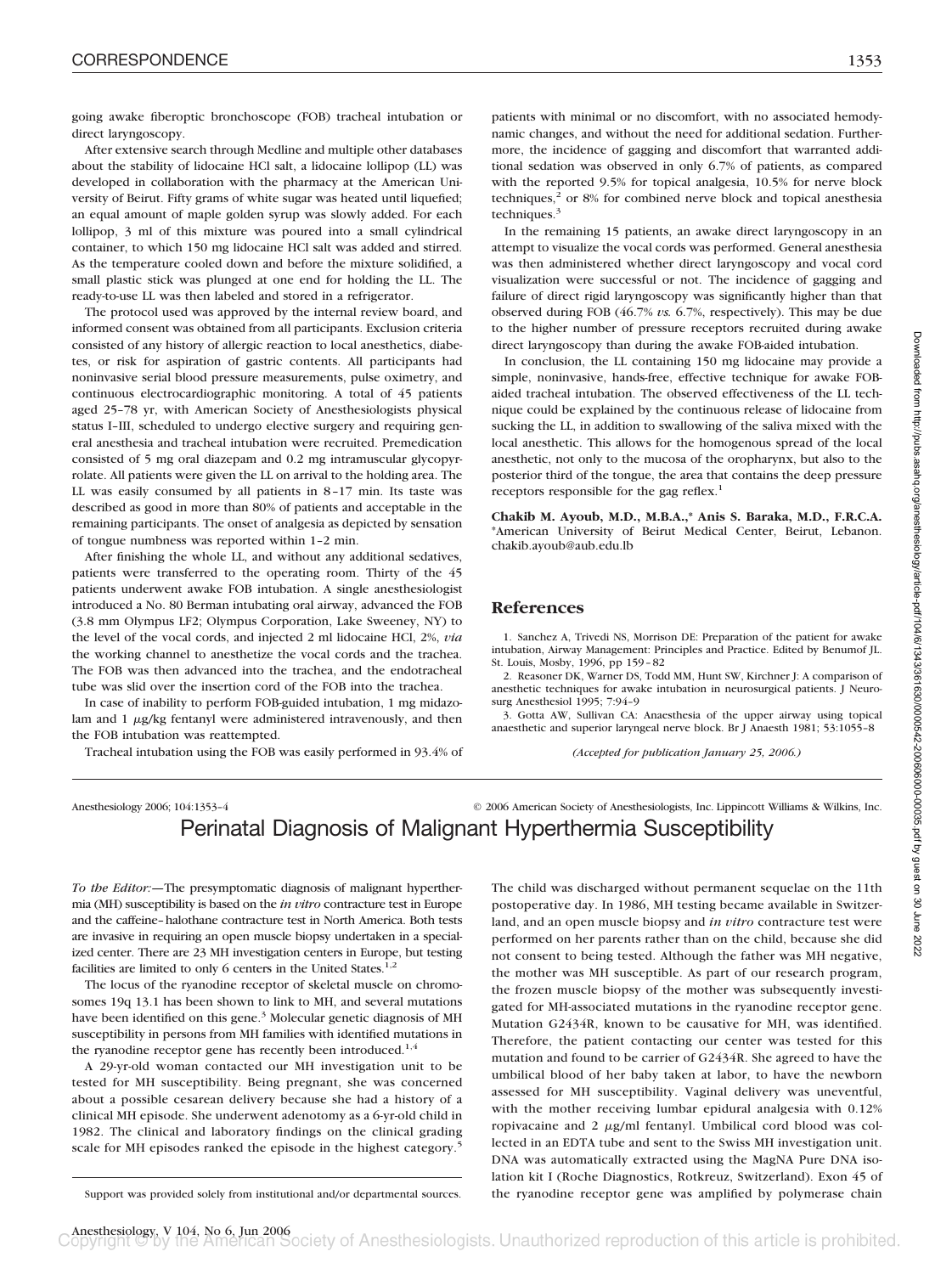



**Fig. 1. The patient sample was analyzed by automated sequencing for mutation G7300A in exon 45 of the ryanodine receptor gene, leading to a substitution of glycine for arginine at position 2434. The base pair ambiguity is shown in** *A* **in the middle of the sequence (-), where two peaks, one for adenine and one for guanine, represent the mutated and wild-type allele. A wild-type control sample is represented in** *B***.**

reaction using the following primer set: forward: AGA ACG CCA ATG TGG TGG T; reverse: CTG CAT GAG GCG TTC AAA G. Presence of the mutation was proven by an automated sequencing technique (Applied Biosystems, Rotkreuz, Switzerland) and is shown in figure 1. The results were discussed in detail with the mother, and she was given a warning card about the MH status of her newborn son.

This is the first report of MH susceptibility in a newborn by molecular genetic testing of umbilical cord blood. Although knowledge of MH status may be of lesser importance during daily life, it is valuable to confirm or exclude MH susceptibility before surgery in individuals from families with known MH susceptibility. Although elective procedures can be performed during either regional anesthesia or intravenous anesthesia without triggering agents, patients are likely to be exposed to inhalation agents or succinylcholine during emergency or obstetric interventions, and volatile anesthetics are preferred in pediatric anesthesia, because venous access can be established after induction of anesthesia.

Muscle biopsy and contracture testing must be performed in specialized centers and may not be readily available. Most MH centers do not perform biopsies in infants and children because of the limited availability of skeletal muscle. Therefore, the MH status of this newborn would have remained unknown for at least the first decade of his life.

This report emphasizes some significant points:

● Compared with muscle biopsy, sampling for molecular genetic investigations is much easier, and collected tissue can be transported to the center by regular mail. Sampling of umbilical blood is noninva-

sive. A possible concern might be the potential contamination of umbilical cord blood with maternal nucleated cells. However, the concentration of maternal cells was found to be  $10^{-4}$  to  $10^{-5}$  times lower than neonatal nucleated cells, $<sup>6</sup>$  and therefore, the identical</sup> signal intensity of both alleles in our analyses represent the neonatal MH mutation. For verification, we excluded contamination with maternal DNA by short tandem repeat profiling.

- The genetics of MH are complex, because this disease shows substantial locus and allelic heterogeneity.<sup>7</sup> More than 40 mutations have been identified in the ryanodine receptor, and not all have been proven to be causative of MH. A careful selection of patients eligible for genetic testing of MH susceptibility must be made on the basis of family history and molecular genetics, as well as results of *in vitro* contracture tests, to prevent unnecessary and costly genetic investigations.
- Every pregnant woman with a self or family history of MH and an identified MH-causative mutation should be offered the option of molecular genetic investigations of umbilical cord blood.
- . A positive test result confirms and hence avoids uncertainty about MH susceptibility in the newborn.
- It is important to note that because of the heterogeneity of MH and according to the guidelines, $<sup>1</sup>$  individuals will still need to have a muscle</sup> biopsy to confirm their MH status in case of a negative genetic test.

Thierry Girard, M.D.\* Martin Jöhr, M.D., Christoph Schaefer, **Ph.D., Albert Urwyler, M.D.,** \* University Hospital Basel, Basel, Switzerland. thierry.girard@unibas.ch

#### **References**

1. Urwyler A, Deufel T, McCarthy T, West S: Guidelines for molecular genetic detection of susceptibility to malignant hyperthermia. Br J Anaesth 2001; 86: 283–7

2. Litman RS, Rosenberg H: Malignant hyperthermia: Update on susceptibility testing. JAMA 2005; 293:2918–24

3. McCarthy TV, Quane KA, Lynch PJ: Ryanodine receptor mutations in malignant hyperthermia and central core disease. Hum Mutat 2000; 15:410–7

4. Girard T, Treves S, Voronkov E, Siegemund M, Urwyler A: Molecular genetic testing for malignant hyperthermia susceptibility. ANESTHESIOLOGY 100:1076–80

5. Larach MG, Localio AR, Allen GC, Denborough MA, Ellis FR, Gronert GA, Kaplan RF, Muldoon SM, Nelson TE, Ording H, Rosenberg H, Waud BE, Wedel DJ: A clinical grading scale to predict malignant hyperthermia susceptibility. ANES-THESIOLOGY 1994; 80:771–9

6. Petit T, Gluckman E, Carosella E, Brossard Y, Brison O, Socie G: A highly sensitive polymerase chain reaction method reveals the ubiquitous presence of maternal cells in human umbilical cord blood. Exp Hematol 1995; 23: 1601–5

7. Robinson R, Hopkins P, Carsana A, Gilly H, Halsall J, Heytens L, Islander G, Jurkat-Rott K, Muller C, Shaw MA: Several interacting genes influence the malignant hyperthermia phenotype. Hum Genet 2003; 112:217–8

*(Accepted for publication February 10, 2006.)*

Anesthesiology 2006; 104:1354–6 © 2006 American Society of Anesthesiologists, Inc. Lippincott Williams & Wilkins, Inc.

### Safe, Low-technology Anesthesia System for Medical Missions to Remote Locations

*To the Editor:—*The most important challenge an anesthesiologist faces on a medical mission in a developing country is to provide safe and effective care. Typically at these locations, one finds an old anesthesia machine. On our recent trip to Shimla, India, we found a Boyle anesthesia machine with a Goldblat halothane vaporizer. The local anesthesiologist was very comfortable with its use. Only one team member (H.J.K.) had ever seen and used such a machine, some 40 yr

ago during his stay in the United Kingdom. The younger anesthesia team members had seen similar machines on other mission trips but declined to use them. Older anesthesiologists are a diminishing breed, whereas younger ones may fear the challenges of the past. There are no reports in the literature that have specifically addressed this problem. We decided to explore the possibilities.

In an ideal world, it would be prudent to send a scout team to the mission location beforehand to check on the availability of equipment and supplies, but our medical mission runs on a very restricted budget The volunteer missions were funded by World Missions Possible, Pearland, and supplies, but our included infission runs on a very restricted budget

Texas.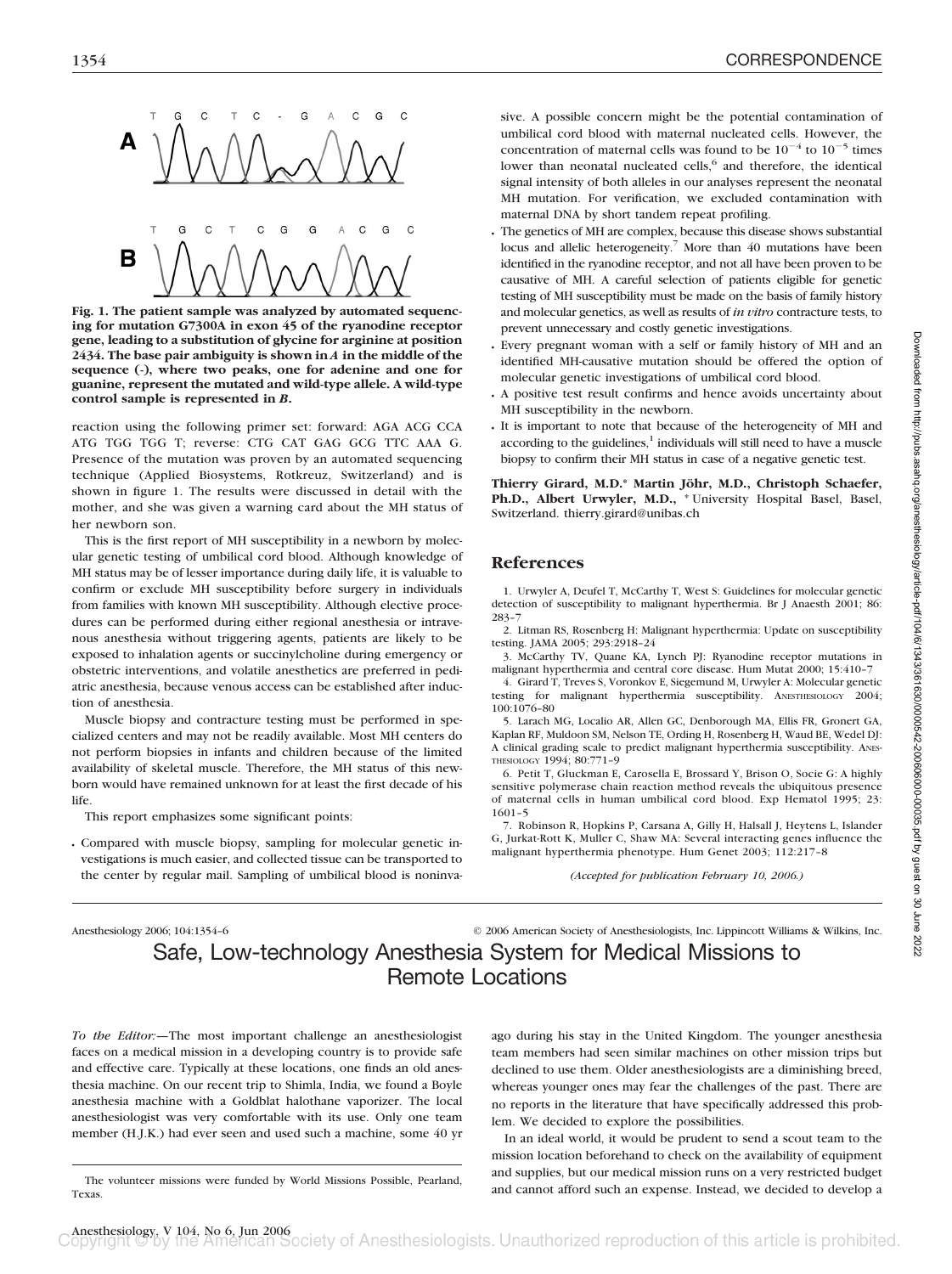

**Fig. 1. Anesthesia circuit (oxygen tank not in the picture).**

self-sufficient system with which all team members would be familiar and comfortable. Over time, our efforts have evolved into a sophisticated but low-technology approach to the problem of delivering safe anesthesia without a modern anesthesia machine.

At a first consideration, all medical facilities throughout the world where surgical procedures are performed seem to have large (size H) oxygen tanks available. This is the only item our system requires from the host country. Before our arrival, we arrange for a minimum of two H tanks for each operating room along with compatible gas tank regulators and low flow meters.

The equipment we bring is listed here: (1) a standard Compressed Gas Association oxygen regulator for the H tank along with a flow meter that delivers up to 10 l/min oxygen (usually, the host country's oxygen tanks do not have the standard threads, so we use the one provided by them); (2) standard plumber's sealing tape to obtain an airtight seal for the tank threads; (3) two pieces of standard suction tubing with universal connectors (Cardinal Health, McGaw Park, IL); (4) sevoflurane (Sevotec) and halothane (Fluotec) vaporizers together with 23-mm inlet and outlet adapters (General Anesthetic Services, Bridgeville, PA) to attach to the suction tubing (we routinely use sevoflurane, but we find it advantageous to have a halothane vaporizer because, in case of a supply problem, halothane is still readily available in developing countries, whereas sevoflurane is not); (5) portable disposable sealed carbon dioxide absorber (KAB 001; King Systems Corporation, Nobelsville, IN); (6) breathing circuits, Adult and Pediatric Ultra Flex, latex free (King Systems Corporation); and (7) an Ambu bag for use if there is any unforeseen problem.

The system can be assembled in less then 5 min. Segments of suction tubing connect the oxygen tank to the vaporizer and the vaporizer to the fresh gas inlet of the carbon dioxide absorber. The breathing circuit and the rebreathing bag are attached to the designated ports on the absorber. Anesthesia can proceed with either spontaneous or hand-controlled ventilation. The carbon dioxide absorber itself has a round bottom; hence, for ease of use, we put it into a small plywood box to keep it upright. A support stand is available from the supplier, but we find the wooden box more economical and easier to transport across the world. The absorber has an exhaust port to which we attached a standard long green corrugated plastic hose to carry the waste gases out of the operating room. Figure 1 is a picture of the circuit.

It is important that the team members familiarize themselves with assembling the system and are comfortable with its use before leaving the home base. This precaution also assures that the correct size of adapters, tubing, and hose are available.

No system, however simple, is without some drawbacks. Oxygen tanks in different countries have different color codes and the gas content must be verified before use. Our system uses freestanding vaporizers that are physically very stable and are clearly labeled in red with a notice to be kept upright when charged. The team is well aware that an accidentally tilted vaporizer will deliver an increased concentration of the anesthetic agent. Great care must also be taken when refilling the vaporizer, which may not have an indexed filling port. There is no safety measure aside from full diligence in filling each vaporizer with the proper agent. At the end of surgery each day, all vaporizers are firmly secured to prevent accidental tipping. In use of the carbon dioxide absorber, it is well recognized that the inspiratory or expiratory valve mechanism may malfunction. Monitoring of end-tidal carbon dioxide levels during anesthesia alerts the anesthesiologist if there is a developing problem.

We have used Propaq (Welch Allyn, Beaverton, OR) transport monitors, which provide the standard heart rate, blood pressure, electrocardiogram, temperature, arterial blood oxygen saturation, and concentration of end-tidal carbon dioxide. We follow the guidelines set by the American Society of Anesthesiologists in monitoring our patients. We have no plans for changing the Propaq monitors in the foreseeable future, but someone starting from the beginning may wish to consider other monitors, such as the GE Health Care Datex-Ohmeda Cardiopac/5 (Datex-Ohmeda, Madison, WI), which also monitors inspired and expired oxygen and inhalational agents This would act as an added safety margin, because it confirms the veracity of the oxygen tank and the dialed concentration of the anesthetic agent.

On a recent mission to Shimla, India (World Missions Possible, Pearland, TX), we administered 92 anesthetics with three surgical teams over a period of 5 days. The surgeries included repair of cleft lip and palate (some children had a combined procedure) and plastic repair of scars and adhesions in severely burned children. We used three absorbers during the period. The work day was never longer than 10 h.

Most medical missions are on a limited budget. With this in mind, we found it possible to reuse the carbon dioxide absorber. There have been many reports in the literature showing that exposure of volatile anesthetics to desiccated carbon dioxide absorbents may result in exothermic reactions leading to production of toxic substances and a fire hazard in the breathing circuit. We made a ¾-inch hole with a trephine on one side of the absorber, removed the spent absorbent granules, and replaced them with fresh Medisorb granules (Datex-Ohmeda), which are safer then the old Baralyme granules. We placed a regular wine cork in the hole, which makes a very tight fit. The carbon dioxide absorber was back in service, and we experienced no problems. Alternately, a reusable carbon dioxide absorber (KAB 002; King Systems Corporation) is available. The one-way valve mechanism and the plastic pressure release valve (the pop-off valve), the two most important parts, are the same in both carbon dioxide absorbers, and the only difference is that in the reusable variety the manufacturer makes the hole on the side and provides a rubber stopper. Therefore, we decided to use the KAB 001 absorber and make the necessary adjustments ourselves while reducing our cost basis. Figure 2 shows the two absorbers.

We found that this system has many advantages. Most importantly, it requires no sophisticated instrumentation and is lowtechnology, easily portable, lightweight, independent of electricity supply, comparatively inexpensive (less than \$1,000 to outfit an operating room including the vaporizer, which once acquired is not a recurring expense), and easy to assemble and use.

The system we have described here has worked very well for us, and we have experienced no anesthesia-related complications. However, under normal conditions, anesthesia morbidity and mortality are indeed very low, and we realize that our 92 successes do not support a blanket statement. Nevertheless, we feel confident that the simplicity, ease of use, and portability of our system will